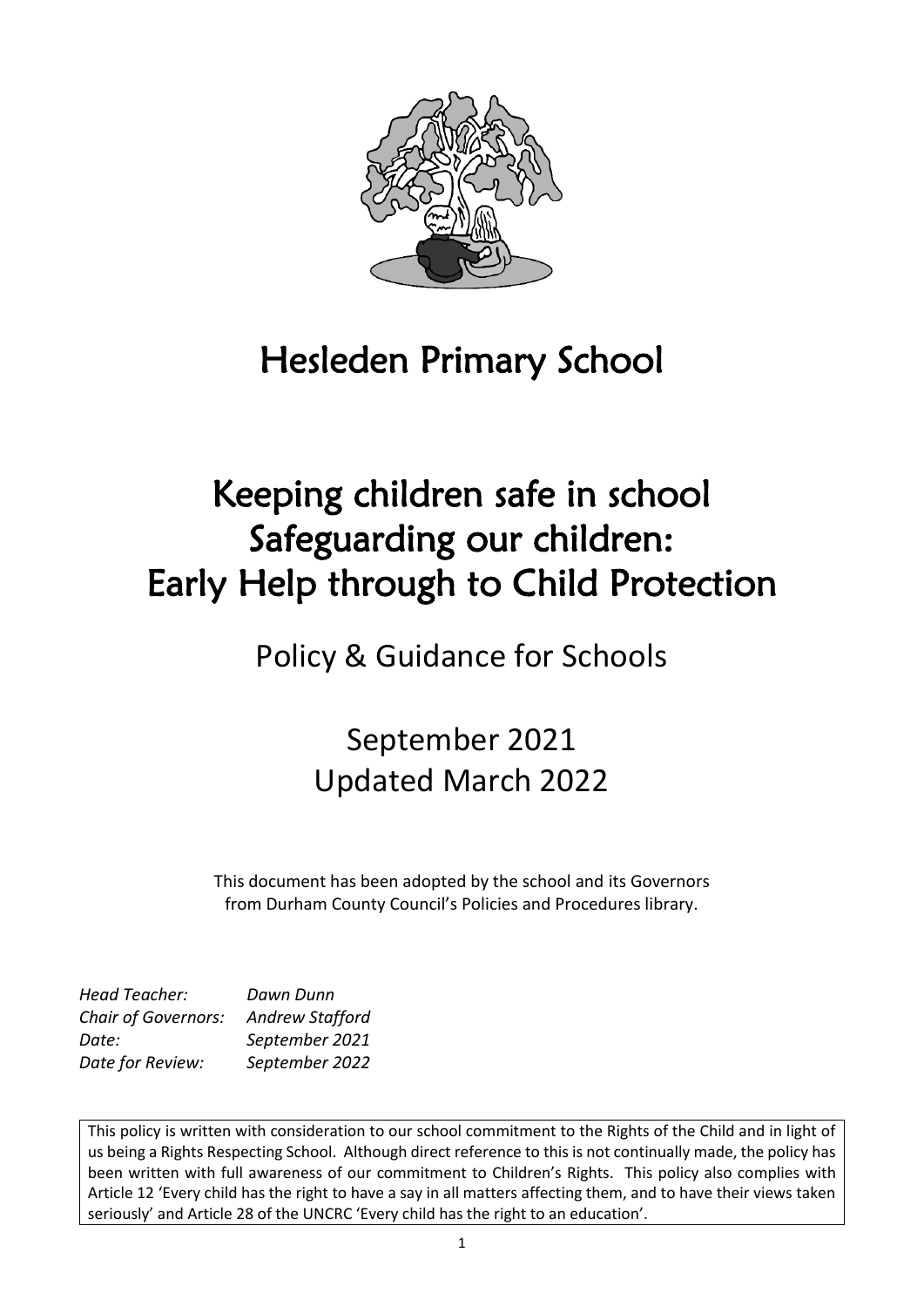# **Safeguarding and Child Protection Training Summary**

Our school complies with the advice laid down in 'Working Together to Safeguard Children' 2018 and 'Keeping Children Safe in Education' September 2021 to undertake regular training.

A record of those trained may be found in the Safeguarding file and certificates are kept, where appropriate, to verify the attendance of individuals. Child protection and safeguarding training form a key part of our induction processes. All staff will receive regular updates regarding child protection and safeguarding as necessary and at least annually.

Training for the designated safeguarding lead and other designated teachers in school is undertaken every 2 years.

We recognise that, as a minimum, schools should ensure that the Designated Safeguarding Lead undertakes Prevent awareness training and is thus able to provide advice and support to other members of staff on protecting children from the risk of radicalisation (The Prevent duty DFE June 2015).

Regular training takes place and a full record is kept, however only the most recent dates are recorded here. Governors are invited to attend/complete training. They form part of the 'separate records' where appropriate.

|                                                                | Name                                | <b>Training</b>                                                                                                                                                               | Date                                                            |
|----------------------------------------------------------------|-------------------------------------|-------------------------------------------------------------------------------------------------------------------------------------------------------------------------------|-----------------------------------------------------------------|
| Designated Safeguarding<br>Lead                                | Dawn Dunn                           | DSL Training [SSS / LA Network]<br>Prevent, Peer-on-peer, Online, CSE, FGM,<br><b>Child Criminal Exploitation (Incl County</b><br>Lines)                                      | 8.4.21 / 25.6.21<br>April 2021<br>Dec 2021<br><b>March 2022</b> |
| Deputy Designated<br>Safeguarding Lead(s)                      | Lynsey Johnson<br>Pam Fletcher      | DSL Training [LA network]<br>Prevent, Peer-on-peer, Online, CSE, FGM,<br><b>Child Criminal Exploitation (Incl County</b><br>Lines)                                            | 25.6.21<br>April 2021<br>Dec 2021<br><b>March 2022</b>          |
| Nominated Governor for<br>Child Protection and<br>Safeguarding | Diane Patterson                     | Level 1 Safeguarding Training<br>Prevent, CSE, FGM, Child Criminal<br><b>Exploitation (Incl County Lines)</b>                                                                 | March-May<br>2021 (as 'staff')                                  |
| Governor(s) and Staff with<br>Safer Recruitment Training       | Dawn Dunn<br><b>Andrew Stafford</b> | Safer Recruitment                                                                                                                                                             | Oct 2019<br><b>July 2020</b>                                    |
| <b>Whole Staff</b>                                             | See separate record                 | Level 1 Safeguarding Training refresher<br>CSE, FGM, Child Criminal Exploitation (Incl.<br>County Lines)<br>Safeguarding/KCSIE* refresher + handouts<br>[Definitions / Incel] | March 2021 +<br>handouts<br>Sep 21/Jan 22                       |
| All staff                                                      | See separate record                 | Prevent / Peer-on-Peer                                                                                                                                                        | April/May 2021                                                  |
| Class-based staff                                              | See separate record                 | Online abuse                                                                                                                                                                  | April/May 2021                                                  |

*NB: \*A 90-minute e-learning module has been completed by all staff (and provided to governors). KCSIE Part 1 also provided.*

# **Local Authority Designated Officer (LADO):**

Sharon Lewis / Louise Brookes 03000 268835 [CYPSLADOSecure@durham.gov.uk](mailto:CYPSLADOSecure@durham.gov.uk)

#### **First Contact Service: 03000 26 79 79**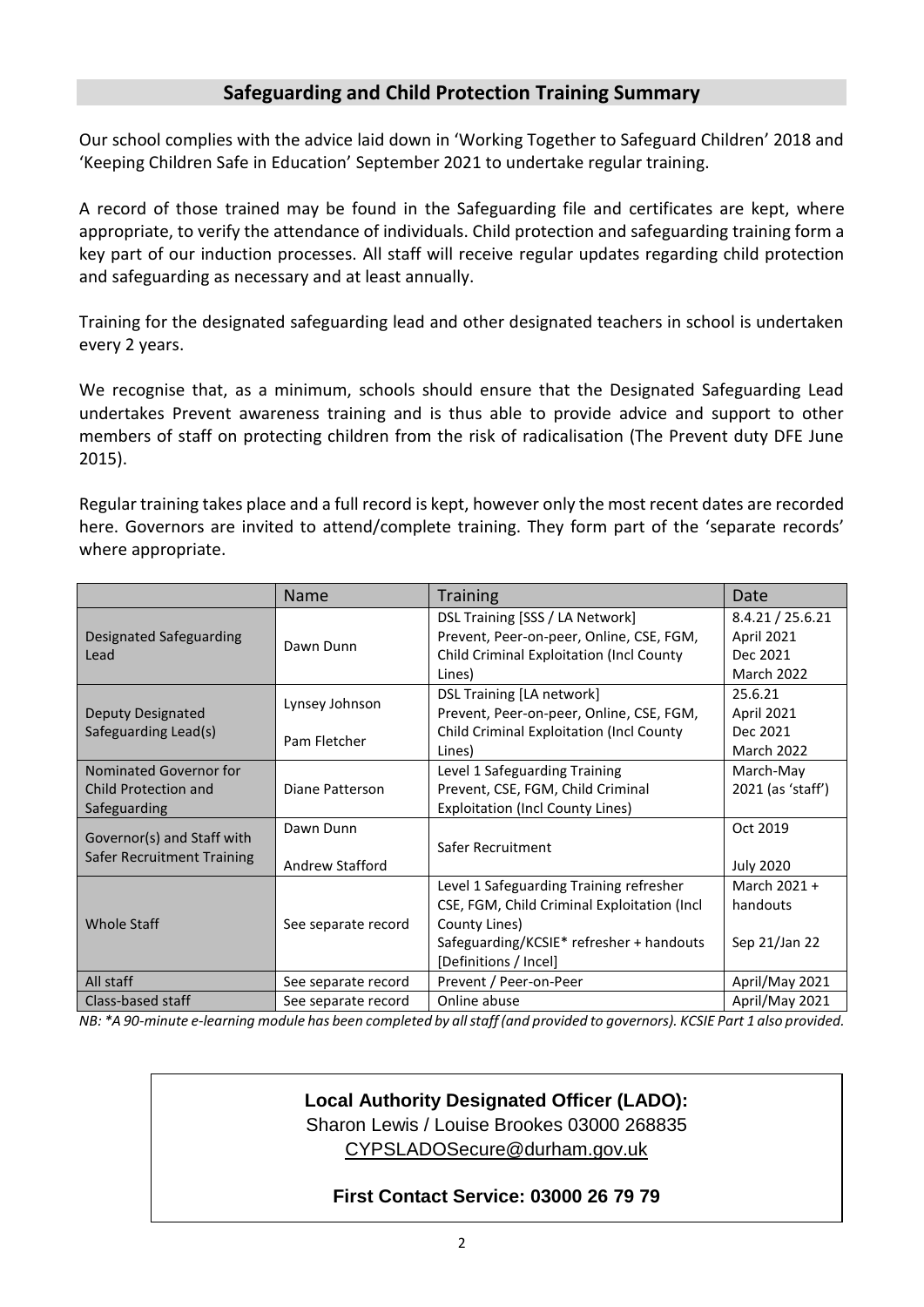#### **A. PRINCIPLES OF THE POLICY**

#### **B. MAIN ELEMENTS OF THE POLICY**

- **Establishing a safe environment in which children can learn and develop.**
- **Ensuring we practice safe recruitment in checking the suitability of staff and volunteers to work with children.**
- **Training and supporting staff to equip them to appropriately recognise, respond to and support children who are vulnerable and may be in need of safeguarding.**
- **Raising awareness of other safeguarding issues, boosting resilience and equipping children with the skills needed to keep them safe.**
- **Developing and implementing procedures for identifying and reporting cases, or suspected cases, of abuse.**
	- Names of designated safeguarding leads in school
	- Recording concerns
	- Listening to children and receiving disclosures
	- Recording and response of the designated lead professional
	- When to discuss concerns with the First Contact Service
	- Discussions with First Contact will be followed up in writing
	- Attendance at Strategy meetings if assessed as child protection concern
- **Supporting pupils who have been abused in accordance with their agreed child protection plan: multi-agency work**
- **C. OVERVIEW: SAFEGUARDING**
	- **Definition of 'safeguarding'**
	- **Safeguarding within this school**
	- **Safeguarding throughout school life**
	- **Safeguarding and Child protection training for all staff/adults working in school**

#### **D. CHILD PROTECTION WITHIN OVERALL SAFEGUARDING AND EARLY HELP ARRANGEMENTS FOR ALL CHILDREN/YOUNG PEOPLE IN SCHOOL**

- **Life at home**
- **Signs and behaviours of concern**
- **Early Help; Single Assessment Procedure and Practice Guidance**
- **Child in Need: more complex cases Level 3 Amber**
- **Child Protection and significant harm**
- **Prepare for the unexpected**
- **Low Level Concerns**

#### **E. MULTI-AGENCY WORK IN CHILD PROTECTION**

- **Initial Child Protection Conference: school responsibilities**
	- Attendance
	- Preparation of a report
	- Chronology of significant events
	- Sharing of the report
	- **Membership of a Core Group**
- **Review Child Protection Conference**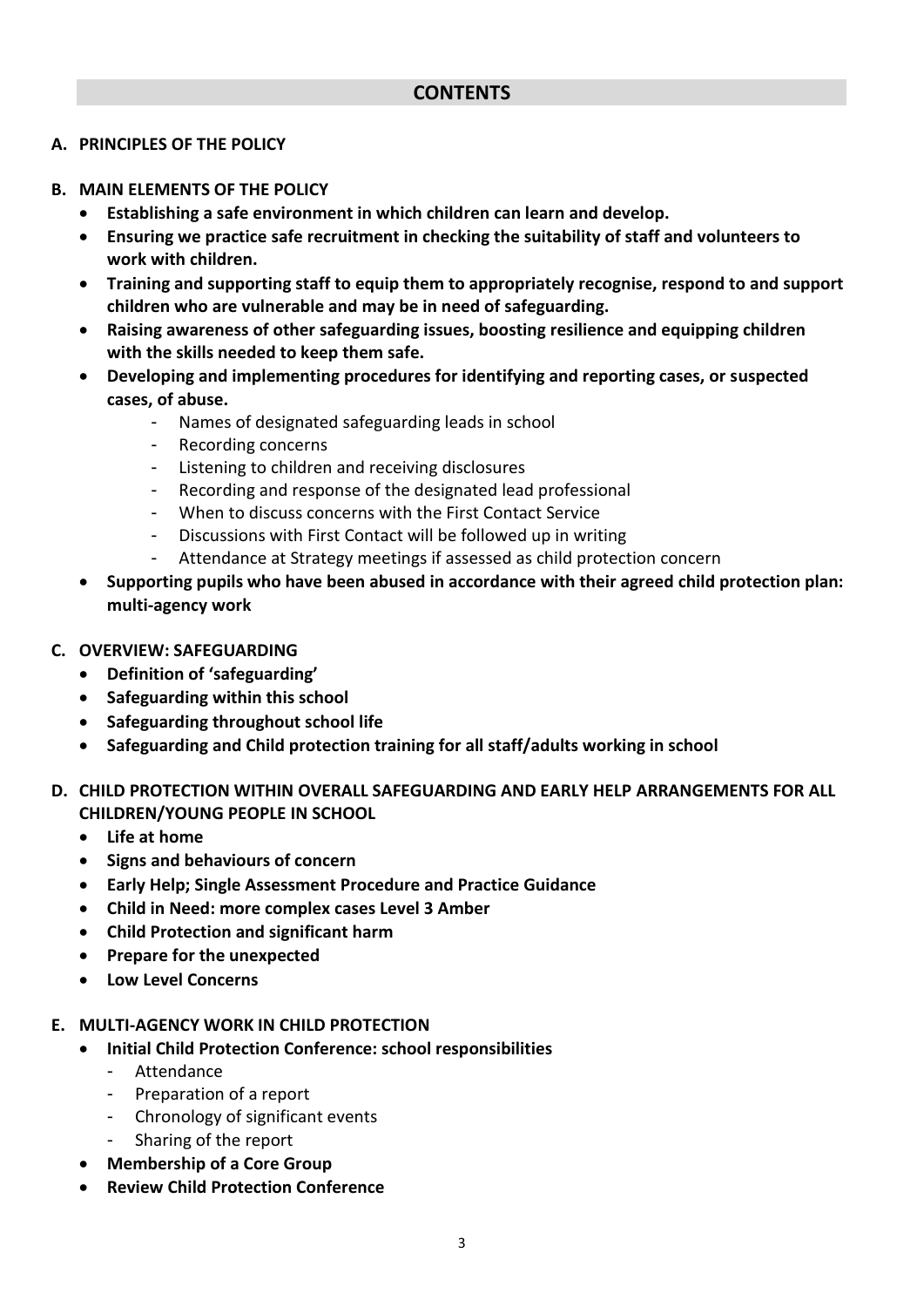#### **F. INFORMATION-SHARING**

- Parents/carers
- School staff
- Children moving to another school and the transfer of records
- County guidance and protocols

#### **G. ALLEGATIONS AGAINST TEACHERS AND OTHER STAFF INCLUDING THE ROLE OF GOVERNORS**

- **H. SAFE TOUCH**
- **I. PHYSICAL CONTROL AND RESTRICTIVE PHYSICAL INTERVENTION: USE OF REASONABLE FORCE** - **Physical contact other than to control or restrain**
- **J. THE PREVENT DUTY**
- **K. CHILD EXPLOITATION**
- **L. FEMALE GENITAL MUTILATION**
- **M. ONLINE SAFETY**
- **N. PEER ON PEER ABUSE (including Child on Child Sexual Violence and Sexual Harassment)**
- **O. CHILD CRIMINAL EXPLOITATION INCLUDING COUNTY LINES**
- **P. SERIOUS VIOLENCE**
- **Q. MENTAL HEALTH**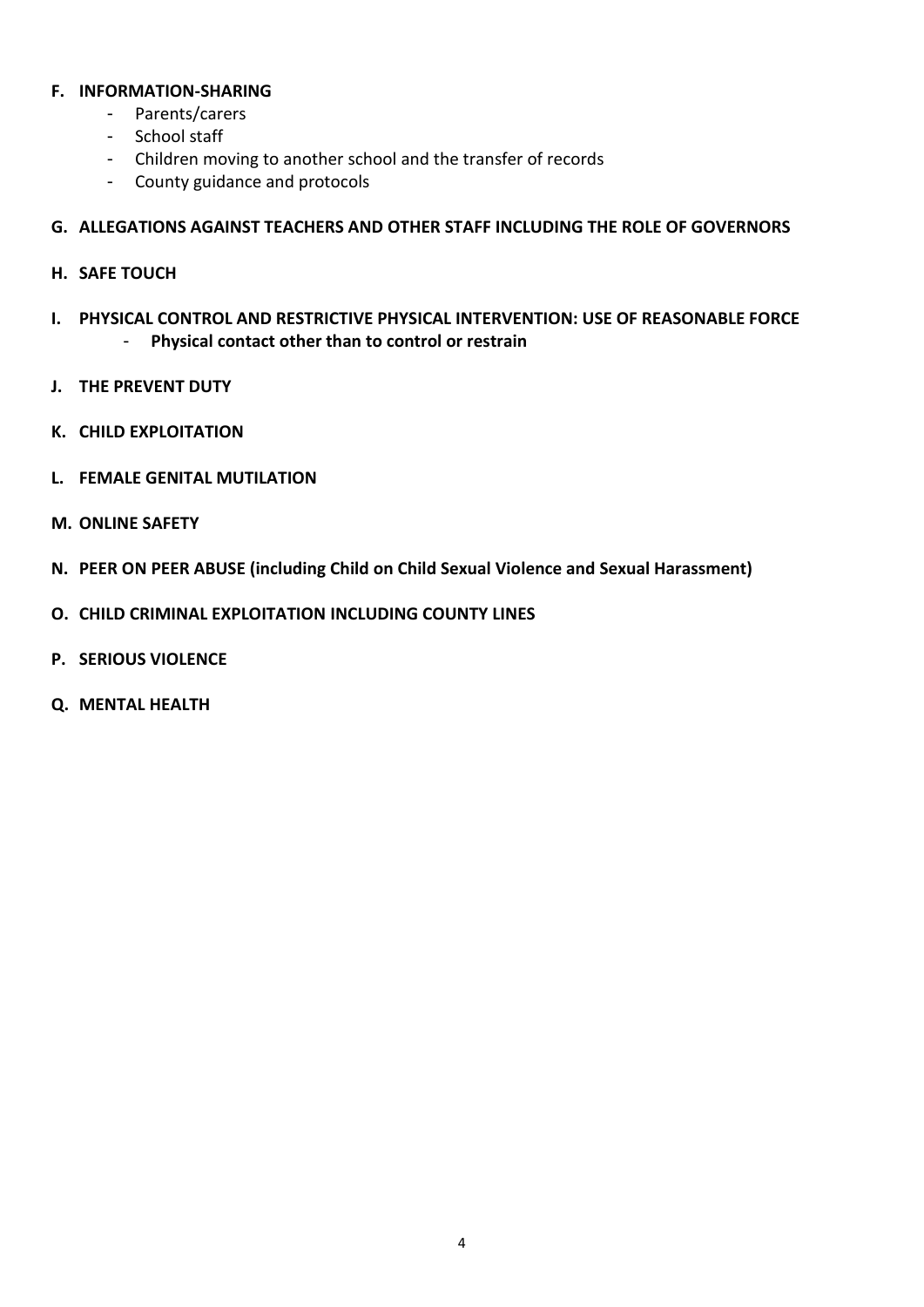# **APPENDICES**

**Appendix 1 - Roles, Responsibilities and Entitlements**

**Appendix 2 – Indicators of Harm**

**Appendix 3 - Referral form for First Contact**

[https://doitonline.durham.gov.uk/service/Early\\_Help\\_Referral](https://doitonline.durham.gov.uk/service/Early_Help_Referral)

**Appendix 4 - Summary of multi-agency meetings**

**Appendix 5 - Information Sharing July 2018 (HM Government)**

[https://assets.publishing.service.gov.uk/government/uploads/system/uploads/attachment\\_data/file](https://assets.publishing.service.gov.uk/government/uploads/system/uploads/attachment_data/file/721581/Information_sharing_advice_practitioners_safeguarding_services.pdf) [/721581/Information\\_sharing\\_advice\\_practitioners\\_safeguarding\\_services.pdf](https://assets.publishing.service.gov.uk/government/uploads/system/uploads/attachment_data/file/721581/Information_sharing_advice_practitioners_safeguarding_services.pdf)

**Appendix 6 – Sharing Nudes and Semi-Nudes: Advice for Education Settings**

[https://assets.publishing.service.gov.uk/government/uploads/system/uploads/attachment\\_data/file](https://assets.publishing.service.gov.uk/government/uploads/system/uploads/attachment_data/file/1008443/UKCIS_sharing_nudes_and_semi_nudes_advice_for_education_settings__Web_accessible_.pdf) /1008443/UKCIS sharing nudes and semi\_nudes\_advice\_for\_education\_settings\_Web\_accessible [\\_.pdf](https://assets.publishing.service.gov.uk/government/uploads/system/uploads/attachment_data/file/1008443/UKCIS_sharing_nudes_and_semi_nudes_advice_for_education_settings__Web_accessible_.pdf)

#### **Appendix 7 - Developing and implementing a low-level concerns policy: A guide for organisations which work with children**

Safeguarding Unit, Farrer & Co (Adele Eastman, Jane Foster, Owen O'Rorke and David Smellie), Marcus Erooga, Katherine Fudakowski and Hugh Davies QC July 2021 [https://www.farrer.co.uk/news-and-insights/developing-and-implementing-a-low-level-concerns](https://www.farrer.co.uk/news-and-insights/developing-and-implementing-a-low-level-concerns-policy-a-guide-for-organisations-which-work-with-children/)[policy-a-guide-for-organisations-which-work-with-children/](https://www.farrer.co.uk/news-and-insights/developing-and-implementing-a-low-level-concerns-policy-a-guide-for-organisations-which-work-with-children/)

#### **Appendix 8 - Sexual Harassment and Sexual Violence**

[https://assets.publishing.service.gov.uk/government/uploads/system/uploads/attachment\\_data/file](https://assets.publishing.service.gov.uk/government/uploads/system/uploads/attachment_data/file/719902/Sexual_violence_and_sexual_harassment_between_children_in_schools_and_colleges.pdf) [/719902/Sexual\\_violence\\_and\\_sexual\\_harassment\\_between\\_children\\_in\\_schools\\_and\\_colleges.pdf](https://assets.publishing.service.gov.uk/government/uploads/system/uploads/attachment_data/file/719902/Sexual_violence_and_sexual_harassment_between_children_in_schools_and_colleges.pdf)

#### **Appendix 9 – When to Call the Police – Guidance for Schools and Colleges**

[https://www.npcc.police.uk/documents/Children%20and%20Young%20people/When%20to%20call](https://www.npcc.police.uk/documents/Children%20and%20Young%20people/When%20to%20call%20the%20police%20guidance%20for%20schools%20and%20colleges.pdf) [%20the%20police%20guidance%20for%20schools%20and%20colleges.pdf](https://www.npcc.police.uk/documents/Children%20and%20Young%20people/When%20to%20call%20the%20police%20guidance%20for%20schools%20and%20colleges.pdf)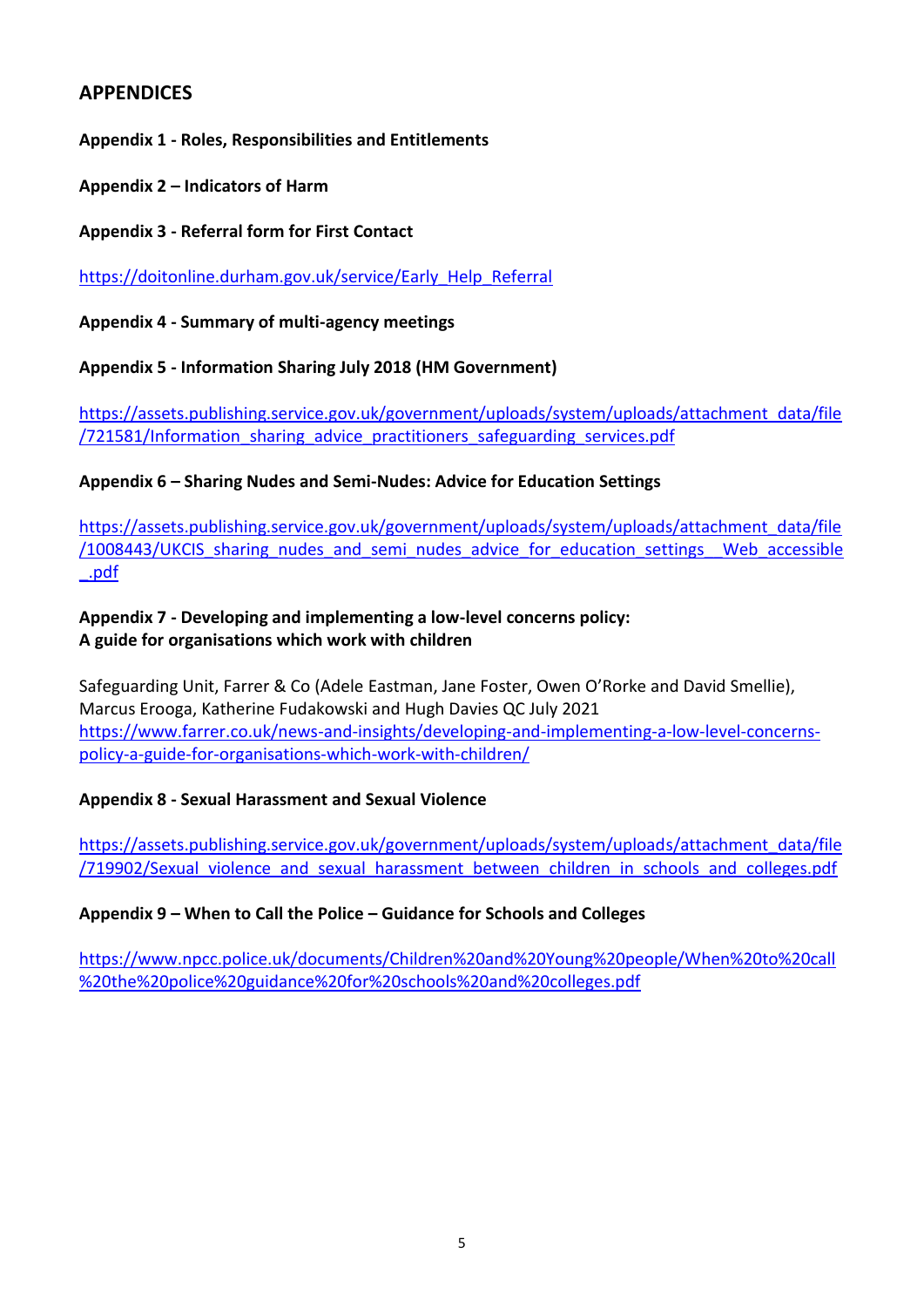# **A. PRINCIPLES OF THE POLICY**

Children maximise their potential in an environment which is safe, secure and supportive of all their needs, including any needs they have for protection from abuse.

Our school is committed to promoting the welfare of all children by working in partnership with parents and carers, the Local Authority (LA) and multi-agency partners in early help and child protection, in accordance with locally agreed multi-agency safeguarding arrangements procedures and practices.

Our policy applies to members of the school community in its widest sense. Thus, this includes children and young people, their parents/carers, school staff, governors, visitors, specialist staff, and the local and wider community where they interface with the school. Within its framework, the policy outlines entitlements and responsibilities in securing the protection of children who attend the school (Appendix 1).

Our policy is underpinned and shaped by legislation and guidance contained in a variety of documents including: -

- ➢ The Children Act 1989; Children Act 2004
- ➢ The Education Act 2002; Education and Inspections Act 2006
- ➢ Working Together to Safeguard Children July 2018
- ➢ Local Multi-Agency Safeguarding Arrangements and Procedures [\(www.durham-scp.org.uk\)](http://www.durham-scp.org.uk/)
- $\triangleright$  What to do if you're worried a child is being abused DfE 2015
- ➢ Keeping Children Safe in Education. Statutory guidance for schools and colleges. September 2021
- ➢ Use of reasonable force. Advice for head teachers, staff and governing bodies. DfE. July 2013
- ➢ County Durham Practice Framework Single Assessment Procedures and Practice Guidance 2020.
- ➢ Confidential Reporting Code, (Durham Schools Extranet; Documents Library/HR/HR advice and support)

[https://gateway.durhamschools.org.uk/staff/hradvice/Lists/HR%20Policies%20Procedures%20an](https://gateway.durhamschools.org.uk/staff/hradvice/Lists/HR%20Policies%20Procedures%20and%20Guidance/Document.aspx?ID=6&Source=https://gateway.durhamschools.org.uk/staff/hradvice%2FLists/HR%20Policies%20Procedures%20and%20Guidance%20) [d%20Guidance/Document.aspx?ID=6&Source=https://gateway.durhamschools.org.uk/staff/hradv](https://gateway.durhamschools.org.uk/staff/hradvice/Lists/HR%20Policies%20Procedures%20and%20Guidance/Document.aspx?ID=6&Source=https://gateway.durhamschools.org.uk/staff/hradvice%2FLists/HR%20Policies%20Procedures%20and%20Guidance%20) [ice%2FLists/HR Policies Procedures and Guidance](https://gateway.durhamschools.org.uk/staff/hradvice/Lists/HR%20Policies%20Procedures%20and%20Guidance/Document.aspx?ID=6&Source=https://gateway.durhamschools.org.uk/staff/hradvice%2FLists/HR%20Policies%20Procedures%20and%20Guidance%20)

- ➢ A Guide for Professionals on the Sharing of Information: County Durham Safeguarding Adults Inter-Agency Partnership and Durham Safeguarding Children Partnership [http://www.safeguardingdurhamadults.info/media/23716/Collaborative-Working-](http://www.safeguardingdurhamadults.info/media/23716/Collaborative-Working-Protocol/pdf/Collaborative-working-and-information-sharing-protocol.pdf)[Protocol/pdf/Collaborative-working-and-information-sharing-protocol.pdf](http://www.safeguardingdurhamadults.info/media/23716/Collaborative-Working-Protocol/pdf/Collaborative-working-and-information-sharing-protocol.pdf)
- ➢ Procedures for locating missing pupils and the removal of pupils from roll. *June 2017* See DfE document "Children Missing Education" Sept 16 [https://assets.publishing.service.gov.uk/government/uploads/system/uploads/attachment\\_data/](https://assets.publishing.service.gov.uk/government/uploads/system/uploads/attachment_data/file/550416/Children_Missing_Education_-_statutory_guidance.pdf) file/550416/Children\_Missing\_Education - statutory\_guidance.pdf
- ➢ *Prevent* Duty Guidance for England and Wales: HM Government 2015
- $\triangleright$  The Prevent Duty Departmental advice for schools and childcare providers Department for Education June 2015

To emphasise the caring ethos of our school, the staff and governors are committed to the following principles: -

- The welfare and well-being of each child is of paramount importance.
- We recognise our policy works on the premise that abuse takes place in all communities and that school staff are particularly well-placed to identify and refer concerns and to act to prevent children and young people from being abused.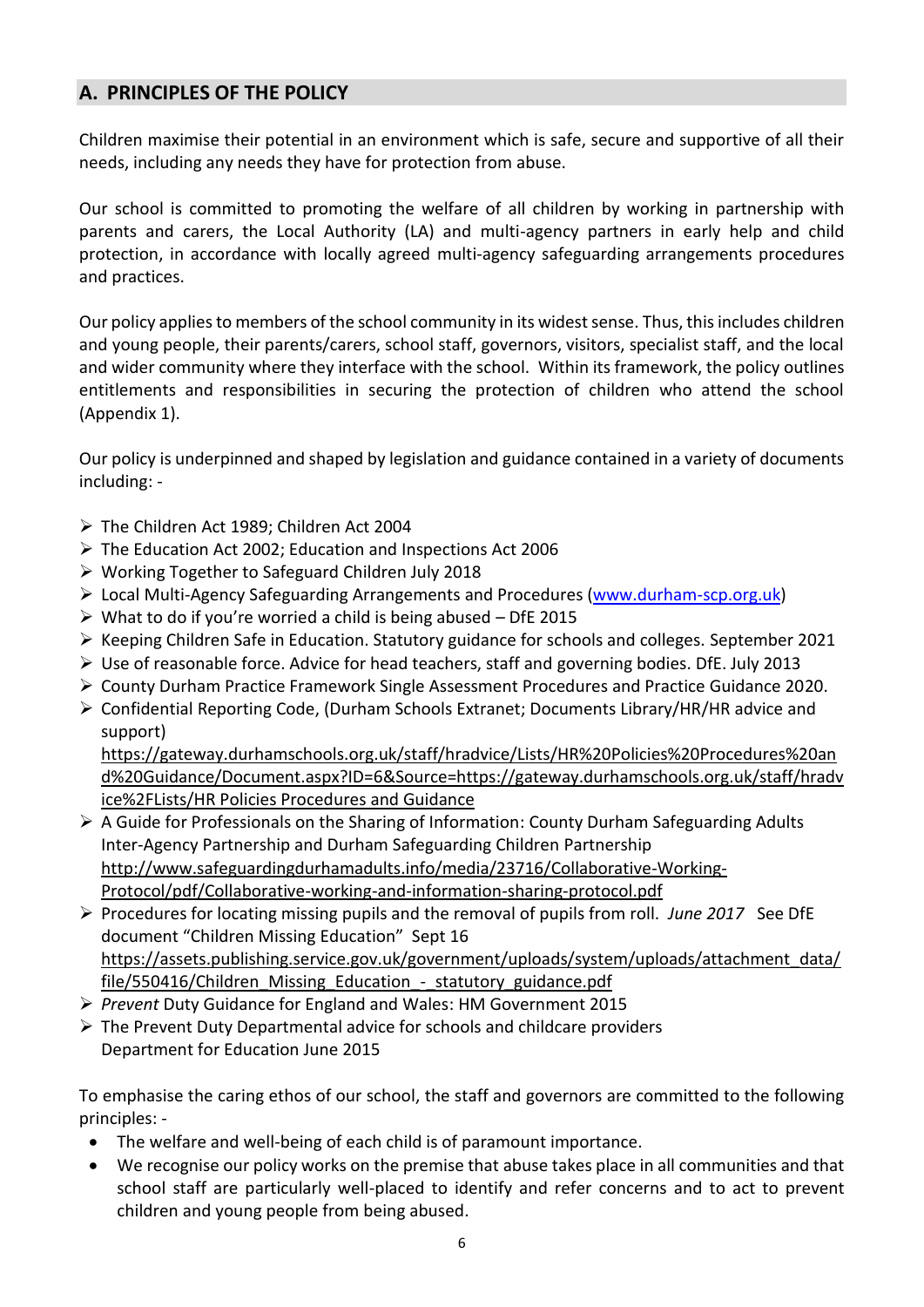- We respect and value each child as an individual.
- We are a listening school, and encourage an environment where children feel free to talk, knowing that they will be listened to.
- The protection of children from abuse is a whole-school issue, and the responsibility therefore of the entire school community.
- We recognise our policy should be accessible in terms of understanding and availability. Regular training will ensure all adults in school are aware of indicators of concern or abuse and colleagues that act as designated safeguarding leads that such information should be promptly passed on to.
- Our policy will be developed and kept up to date with information from our relevant partners in early help and child protection as well as national documentation issued by HM Government and The Department for Education.
- We will use the school curriculum to resource our children to protect themselves from abuse, both as victims and as potential perpetrators.
- The school runs in an open, transparent way.

# **B. THE FIVE MAIN ELEMENTS TO THE POLICY**

#### **(1) Establishing a safe environment in which children can learn and develop**

This links to the school's overall safeguarding arrangements and duty of care to all students.

The following policies are relevant:

*See Extranet -> Premises & Facilities -> School HS Policies*  [https://gateway.durhamschools.org.uk/premises/healthsafety/Lists/School%20HS%20Policies%20%](https://gateway.durhamschools.org.uk/premises/healthsafety/Lists/School%20HS%20Policies%20%20Procedures/Current%20Documents.aspx) [20Procedures/Current%20Documents.aspx](https://gateway.durhamschools.org.uk/premises/healthsafety/Lists/School%20HS%20Policies%20%20Procedures/Current%20Documents.aspx)

#### **(2) Ensuring we practice safe recruitment in checking the suitability of staff and volunteers to work with children**

# *Staff and governors who have received Safer Recruitment training are listed on the front page of this document.*

- ➢ Our school will comply with the requirements outlined in local multi-agency safeguarding arrangements 'Key Safeguarding Employment Standards' and in the DSCP Child Protection procedures as well as national documentation in 'Keeping Children Safe in Education' September 2021, Part 3.
- $\triangleright$  Our school will refer to its responsibilities regarding safeguarding and child protection in all job descriptions, and/or to its profile in the school, in the general information distributed with application forms. Annex B in 'Keeping Children Safe in Education' September 2021 has specific details of the role of the designated safeguarding lead.
- $\triangleright$  Our school will undertake appropriate pre-employment checks on all staff working in school, including criminal record checks (DBS checks), barred list checks and prohibition checks together with references and interview information, as detailed in Part 3: Safer Recruitment in 'Keeping Children Safe in Education', September 2021. We will also ensure that relevant staff are made aware of their responsibilities to disclose anything relating to "Disqualification Under the Childcare Act 2006" [Disqualification under the Childcare Act 2006 -](https://www.gov.uk/government/publications/disqualification-under-the-childcare-act-2006/disqualification-under-the-childcare-act-2006) GOV.UK (www.gov.uk)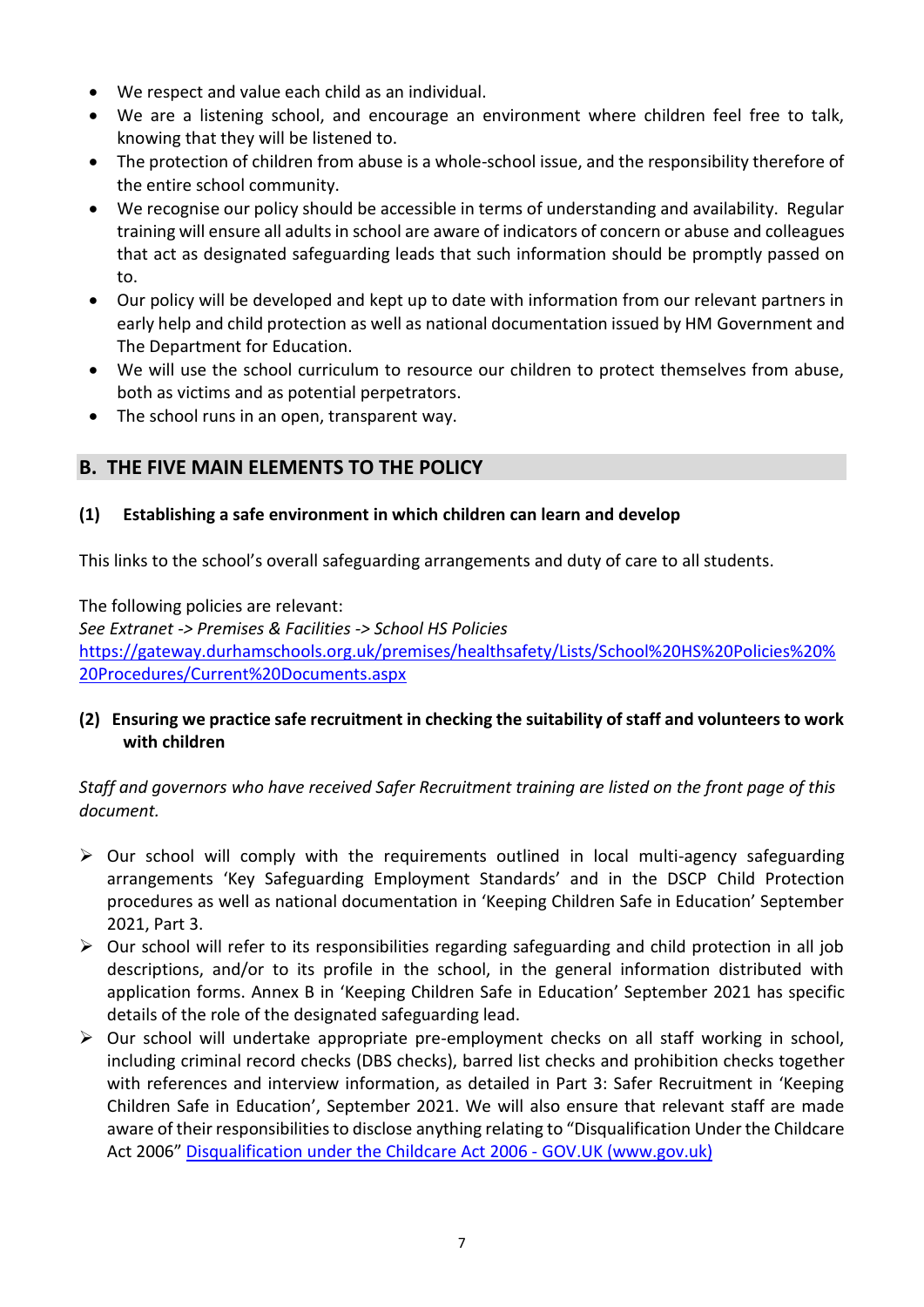As outlined in 'Keeping Children Safe in Education', September 2021 (paras 217-229) the level of DBS certificate required, and whether a check for any prohibition, direction, sanction, or restriction is required, will depend on the role that is being offered and duties involved. As most staff will be engaging in regulated activity, an enhanced DBS certificate which includes barred list information, will be required for most appointments. Risk assessments will be undertaken to determine the level of checks needed for any volunteers within our school (KCSIE 2021 paras 287-294).

In our school:

- Volunteers will not be left unsupervised with groups of children, nor will they be in areas where they cannot be fully seen by the supervising teacher.
- In accepting the offer of help from volunteers, especially those unknown, staff are aware that schools in general are attractive places for 'unsafe' volunteers.
- Schools may be places where those with unhealthy interests in children seek to find employment (paid or otherwise). We will be vigilant about all inappropriate behaviour with children that gives cause for concern. The Head Teacher and governors are aware of the Durham County Council Confidential Reporting Code arrangements.
- We ensure that appropriate DBS checks are carried out before employing supply staff, especially those not available via the Durham Supply Partnership. We will obtain written notification that the appropriate checks have been completed. We will also check that the member of supply staff is the same person for whom these checks have been made.
- Our Governing Body will be aware of their responsibilities in connection with staff appointments and similarly aware of their liabilities especially if they fail to follow LA guidance.
- Members of our governing body will have an enhanced DBS check. They will also be subject to a Section 128 check.
- Volunteers and helpers will not be given tasks beyond their capabilities and therefore where they might feel under pressure.
- Volunteers and helpers should feel able to discuss difficulties with the teacher, who will respond with advice and additional guidance and supervision.
- Volunteers and helpers will not have the opportunity to feel that they are in charge and thus in a position of power, which may then be abused.
- Volunteers, helpers and staff new to the school are given a leaflet that covers behaviour guidelines for staff and volunteers.

# **(3) Training and supporting staff to equip them to appropriately recognise, respond to and support children who are vulnerable and may need safeguarding**

KCSIE September 2021 states that '**All** staff members should be aware of systems within their school or college which support safeguarding, and these should be explained to them as part of staff induction'. This should include:

- The child protection policy which should amongst other things also include the policy and procedures to deal with peer on peer abuse.
- The behaviour policy (which should include measures to prevent bullying, including cyberbullying, prejudice-based and discriminatory bullying).
- The staff behaviour policy (sometimes called a code of conduct).
- The safeguarding response to children who go missing from education.
- The role of the designated safeguarding lead (including the identity of the designated safeguarding lead and any deputies).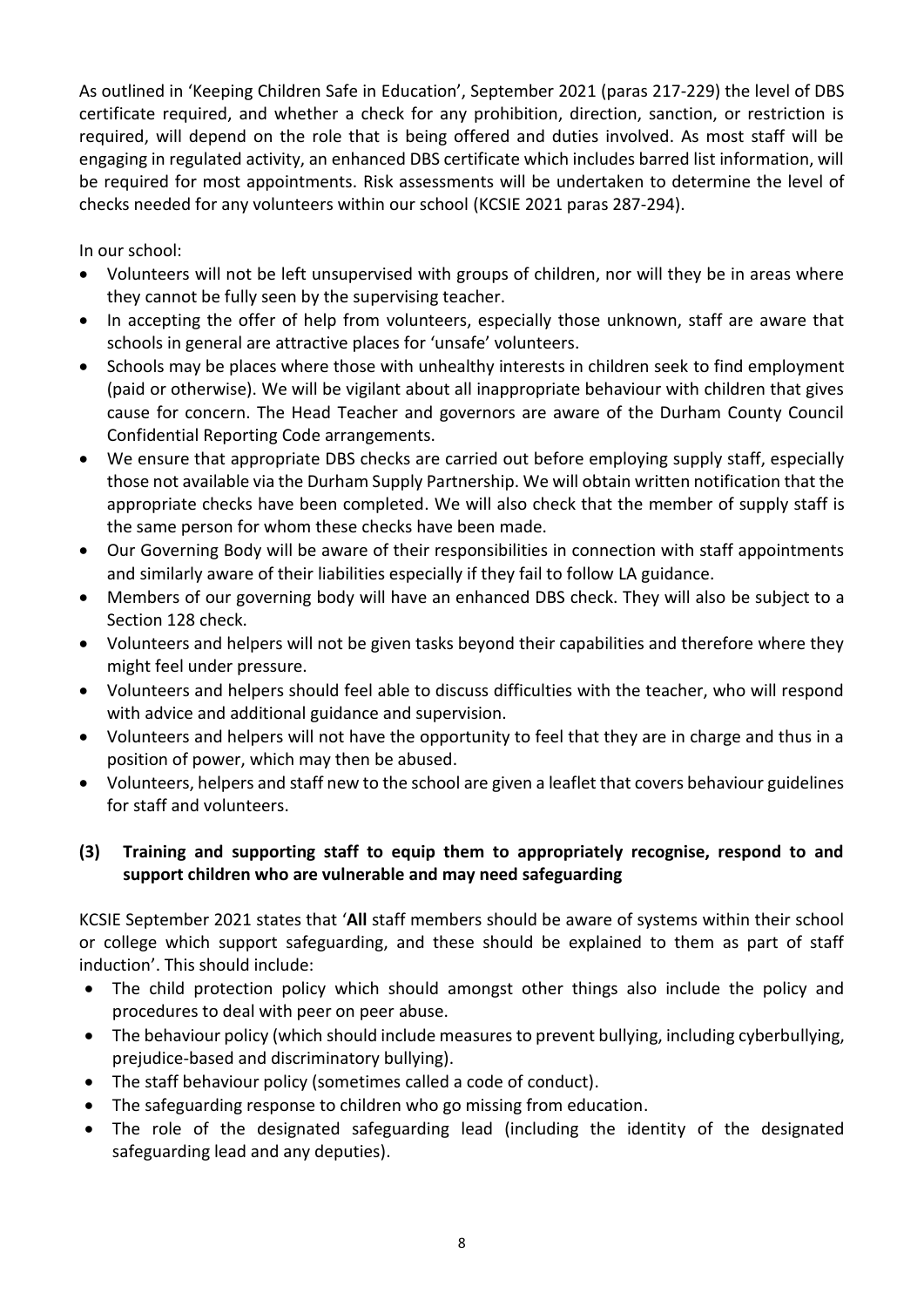Copies of policies and a copy of Part 1 of Keeping Children Safe in Education, September 2021, will be provided to staff and volunteers at induction. All staff, volunteers and supply staff are *required to read* this.

All staff, volunteers and supply staff will be made aware of:

- Our local 'early help' process and their role in it.
- The process for making referrals to Children's Social Care and sections 17 and 47 that may follow a referral, along with the role they may be expected to play in such assessments.
- What to do if a child tells them he or she is being abused or neglected, along with maintaining an appropriate level of confidentiality, involving only those who need to be involved, and never promising a child that they will not tell anyone about their abuse.
- The practical government guidance document 'Guidance on Safer Working practice for Adults who Work with Children and Young People', Safer Recruitment Consortium, May 2019.

All adults working in school will receive annual safeguarding and child protection training which is regularly updated. The DSL is responsible for ensuring that the training reflects new priorities and concerns within the County and other multi-agency local priorities. Adults will also receive updated training and guidance throughout the year as necessary.

The date and the names of delegates at these sessions are recorded and held securely to ensure all staff are appropriately trained.

#### **Staff responsible for safeguarding**

Our Designated Safeguarding Lead and deputies will be given sufficient time and training to provide them with the knowledge and skills required to carry out their roles. This will be updated every two years and record of this training will be kept. In addition to this formal training, their knowledge and skills will continually be updated through a range of means (for example via e-bulletins, attendance at safeguarding networks or through reading), at regular intervals, and at least annually, to keep up with any developments.

**(4) Raising awareness of other safeguarding issues, boosting resilience and equipping children with the skills needed to keep them safe**

We raise other related issues with children, young people and their parents/carers in the following ways:

#### **Children and Young People**

We are mindful that children are kept safe from terrorist and extremist material when accessing the internet in schools. All schools in the County have Smoothwall filtering and monitoring systems in place for this and other potentially risky content. It is wise for a Designated Safeguarding Lead to review these records regularly to see whether it links up with other safeguarding concerns about particular individuals. Online safety is continually emphasised in line with Annex D of Keeping Children Safe in Education, September 2021 and DfE 'Teaching Online Safety in Schools', June 2019.

Other themes are addressed through our school curriculum, policies, PSHE and RHSE programmes, assemblies, outside visitors and trainers. These may be part of our typical, planned curriculum or in response to issues arising in school, the community or nationally.

Names (and photographs) of staff and adults will be on display in school that children can speak to if they have concerns (school, family or community issues).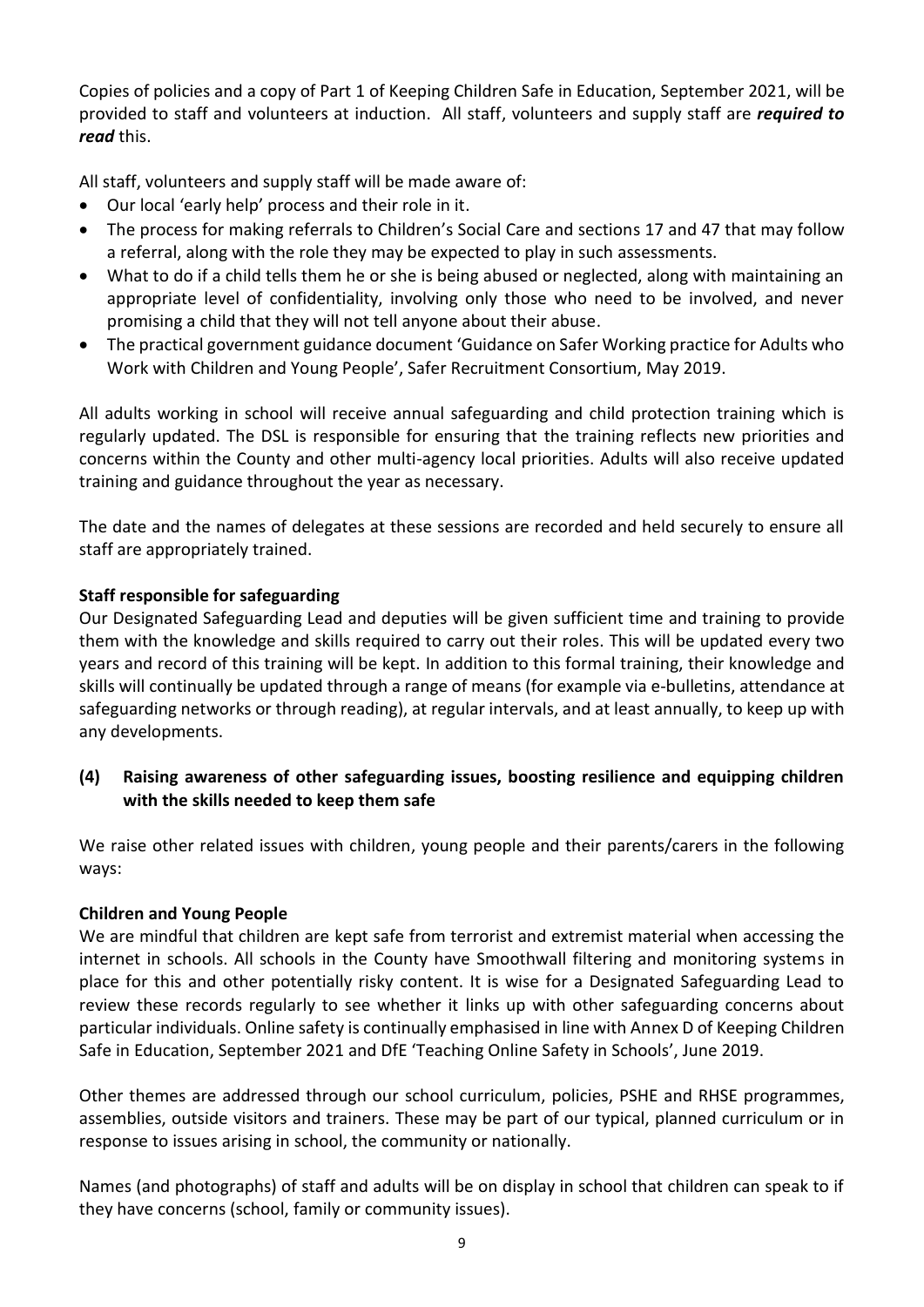#### **Parents/Carers**

Our school brochure, website and other means of communication with parents will re-enforce the message that our school is committed to the welfare and protection of all children in its care. School staff and governors take this duty of care very seriously.

Newsletters, letters to parents about specific issues, our school website and parents' evenings / consultations are used to disseminate and re-enforce key safeguarding and child protection information.

In addition, we also offer events/briefings and workshops that they may attend on particular issues.

Parents have been consulted on our RSHE policy – latest consultation, Dec 2021.

Parents are told that it is essential that school records are kept up to date. Parents are asked to keep school informed of any changes. School will accordingly update records held to reflect:

- current address and telephone contacts. We are aware that, as a school, it is good practice to hold more than one emergency contact number for each child and this is particularly important who children who are a safeguarding or welfare concern
- which adults have parental responsibility
- court orders which may be in force
- children on the Child Protection list
- the child's name at birth and any subsequent names (taking care over unusual spellings)
- any other changes to home circumstances

#### **(5) Developing and implementing procedures for identifying and reporting cases, or suspected cases, of abuse**

The culture of our school is that 'it could happen here'. Staff are trained to identify indicators of abuse and are aware of circumstances that could potentially make children and young people more vulnerable to abuse.

#### **Listening to Children and Receiving Disclosures**

We embrace our role as a listening school where children can discuss concerns with any member of staff or adult who works with them. Staff (teaching and support) will make time and be available should children approach them with a situation they are worried about.

Concerns must be taken seriously and at face-value. It is easy to make speedy judgements based on previous knowledge of the child or young person.

Staff receiving a disclosure are unable to promise 'keeping a secret' or confidentiality. They will need to explain that depending on what the child says they might need to share the information with someone who deals with these concerns in school.

If the child does not wish to continue and say anything further the adult should pass on the concern to the designated safeguarding lead that might wish to keep an eye on that student and may well be aware of other issues of concern.

*'Staff should never promise a child that they will not tell anyone about a report of any form of abuse, as this may ultimately not be in the best interests of the child. All staff should be able to reassure victims that they are being taken seriously and that they will be supported and kept safe. A victim should never*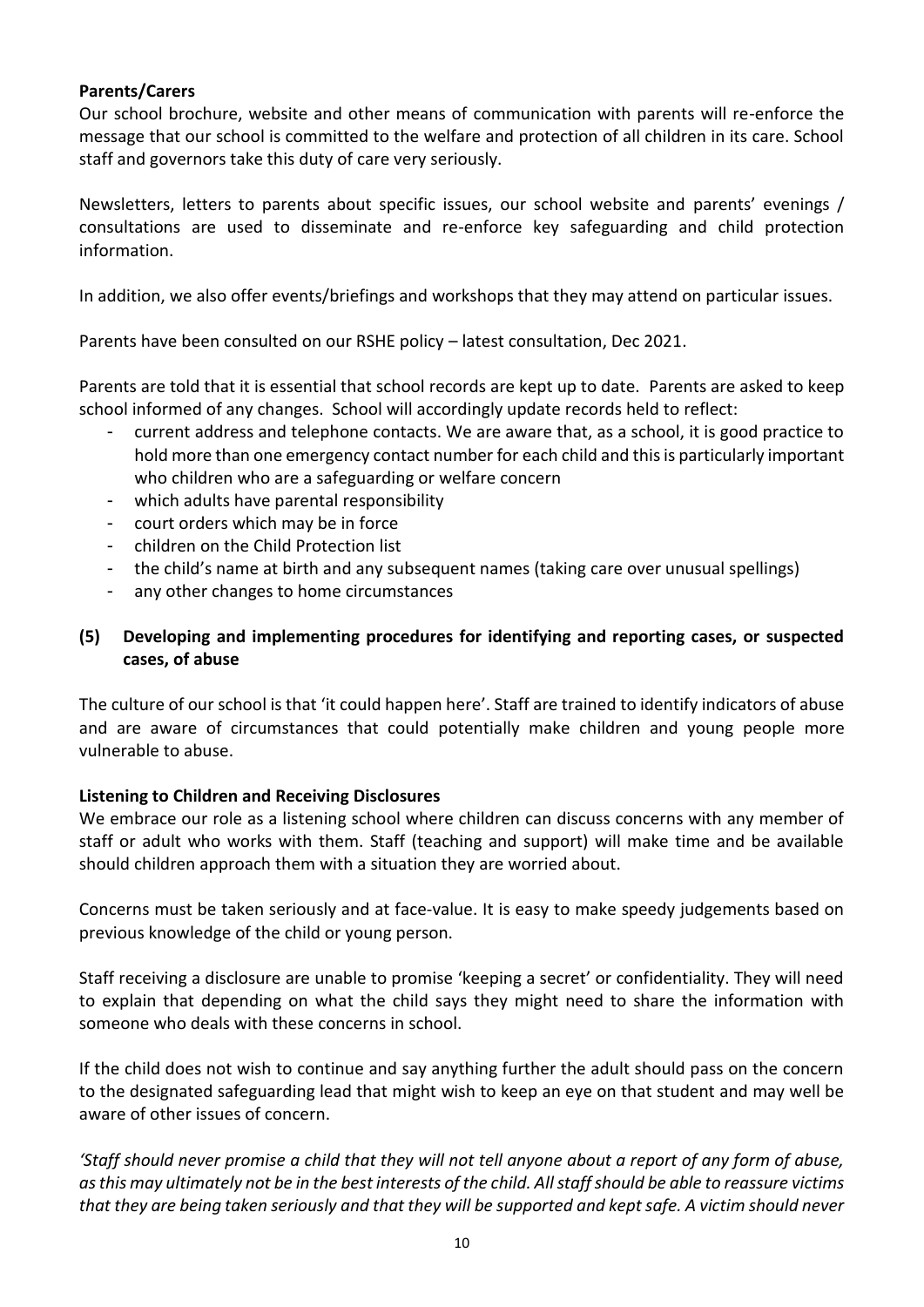*be given the impression that they are creating a problem by reporting abuse, sexual violence or sexual harassment. Nor should a victim ever be made to feel ashamed for making a report.*' Keeping Children Safe in Education, September 2021, Part 1.

When the member of staff next comes across the child concerned, it would be appropriate to ask how they are and remind them that they are able to come and talk when they wish.

Staff should never speak to another sibling in the family to make enquiries; to investigate concerns is not the role of the school and parents/carers would be rightly aggrieved.

#### **Recording concerns**

ALL concerns and disclosures passed to the designated safeguarding lead must be written and dated on CPOMS (being introduced from September 2021). All concerns recorded should be factual; staff should avoid using emotive language & recording their opinions.

Staff should write the exact words used by the child. Any original notes/jottings/reminders made by the adult must be attached to the form (scanned into CPOMS) as first-hand information that could be important if a case went to court.

The more relevant details staff document, the better (eg: approximate size, colour of injury, which arm, if burn is scabbing over etc.) Staff can express concern about an injury (open ended questions) but should not ask direct questions. They should never do so in front of other children.

#### **Please remember:**

- (I) The child should be allowed to make the disclosure at his/her own pace and in his/her own way.
- (ii) The member of staff should avoid interrupting except to clarify what the child is saying but
- (iii) Should not probe for any information that the child does not volunteer.

#### **Concerns about staff members or other adults in school**

If there is concern about another member of staff or adult working in school, the matter must be passed straight to the Head Teacher. The member of staff concerned must not be spoken to. If the concern regards the Head Teacher, this should be passed onto the Chair of Governors. Further information is included in Section G of this policy and KCSIE 2021, Part 4.

#### **Recording and Response of the designated lead professional**

All information received is stored in the child's 'concern' file. Where this is in electronic form, we provide appropriate levels of access to information. Records are kept securely in locked storage and away from the child's individual school records. (The child's individual file is marked to show the existence of the additional 'concern' file). Our designated safeguarding leads can access these documents in an emergency or in the event of an enquiry for information by the MASH (Multi-Agency Safeguarding Hub) Team, for example.

We keep a simple central 'chronology of significant events' for all children in school, in the event that the MASH make contact about issues beyond school and inform any other concerns in school.

We ensure that records include:

- a clear and detailed summary of the concern
- details of how the concern was followed up and resolved
- notes of any actions taken, decisions reached and the outcome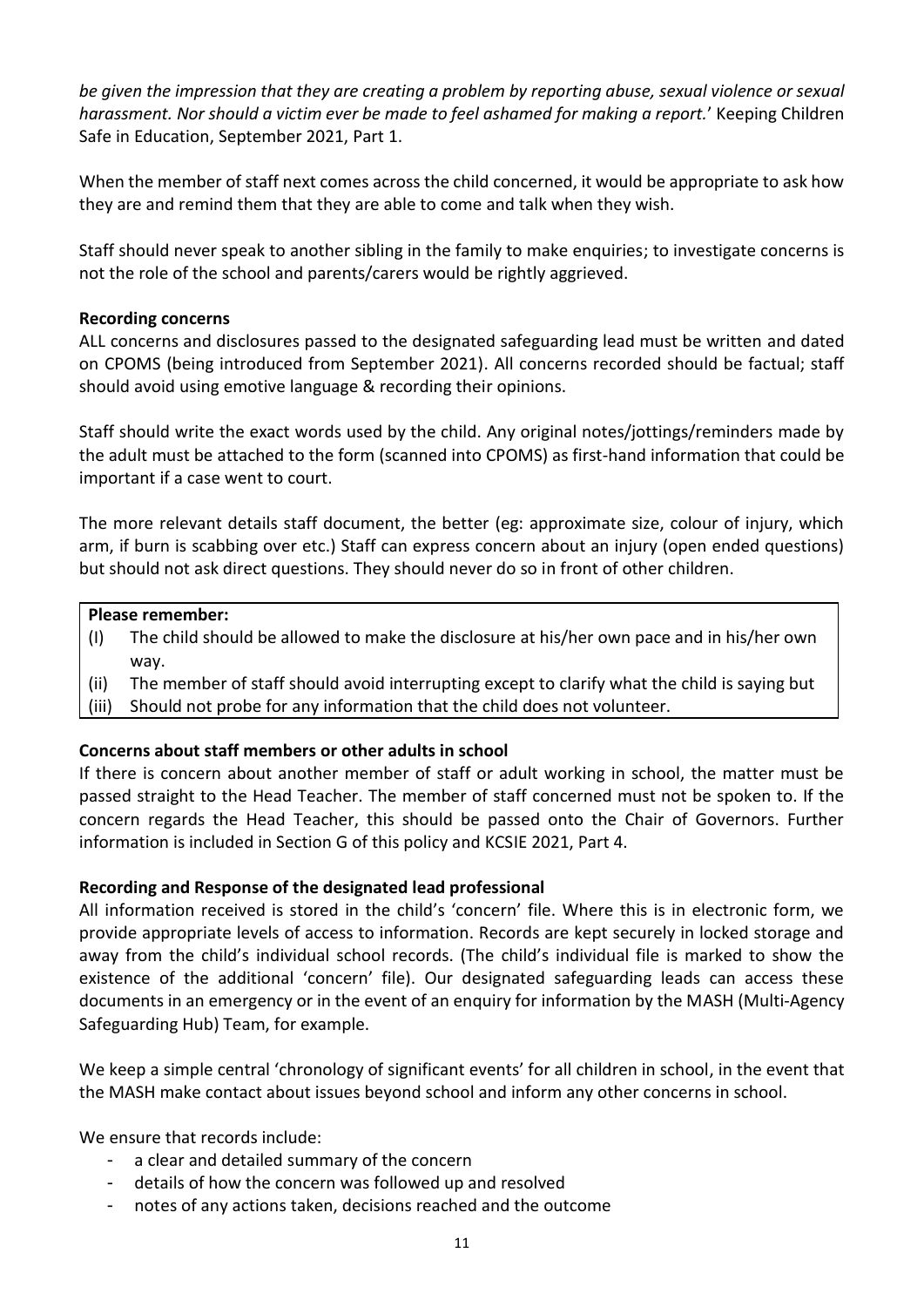#### **Discussing concerns with the First Contact Service - 03000 26 79 79**

We use the local authority Referral Form for notifying First Contact of concerns. Early help referrals are completed online using the following link:

[https://doitonline.durham.gov.uk/service/Early\\_Help\\_Referral](https://doitonline.durham.gov.uk/service/Early_Help_Referral) via DCC CRM system.

Procedures and guidance detailing local multi-agency arrangements, including detailed information about the management of individual cases, may be found at [www.durham-scp.org.uK](http://www.durham-scp.org.uk/)

If a concern is taken up as a **referral** under section 47: Child Protection, actual or likelihood of significant harm, parents or carers will be informed of this **unless to do so would place the child at further risk of harm.**

If the child requires immediate medical attention staff will accompany the child to the nearest Accident and Emergency Department. First Contact will be informed immediately if the injuries are linked to a child protection matter, so an appropriate paediatrician sees the child. The Director of Children and Young People's Services will be informed, and parents will be notified of the action taken.

If the situation is an emergency and staff are unable to speak to First Contact, we will phone the Police on 101 and ask to speak to a colleague in the Vulnerability Unit concerning a child (see Appendix 9 on guidance about when to contact the police).

#### **Police Switchboard: 0345 6060365 or 101 Ask for the nearest local Vulnerability Unit to school**

#### **Discussions with First Contact will be followed up in writing**

Discussions of concern and requests for support will be followed up in writing, using the referral form. Early help referrals are completed online using the following link: [https://doitonline.durham.gov.uk/service/Early\\_Help\\_Referral](https://doitonline.durham.gov.uk/service/Early_Help_Referral) via DCC CRM system. A copy is kept on

the child's concern file.

If a member of staff feels that the designated safeguarding lead and/or Head Teacher are not taking concerns seriously enough, then it is appropriate for them to tell that person that they are going to consult with First Contact themselves.

**Any staff member** who has a concern about a child's welfare should follow the referral processes set out in Keeping Children Safe in Education 2021, Part 1.

| <b>First Contact Service</b> |  |
|------------------------------|--|
| firstcontact@durham.gov.uk   |  |
| Telephone: 03000 26 79 79    |  |

#### **Attendance at Strategy meetings if assessed to be child protection concern**

Strategy meetings are one of four multi-agency meetings as part of Child Protection processes. Local multi-agency procedures have detailed guidance about these meetings [www.durham-scp.org.uk](http://www.durham-scp.org.uk/)

The threshold document is available on the DSCP website.

School staff may be invited to a strategy meeting. These multi-agency meetings are called to decide whether the threshold for an s47 enquiry should commence to investigate the concerns that have been raised.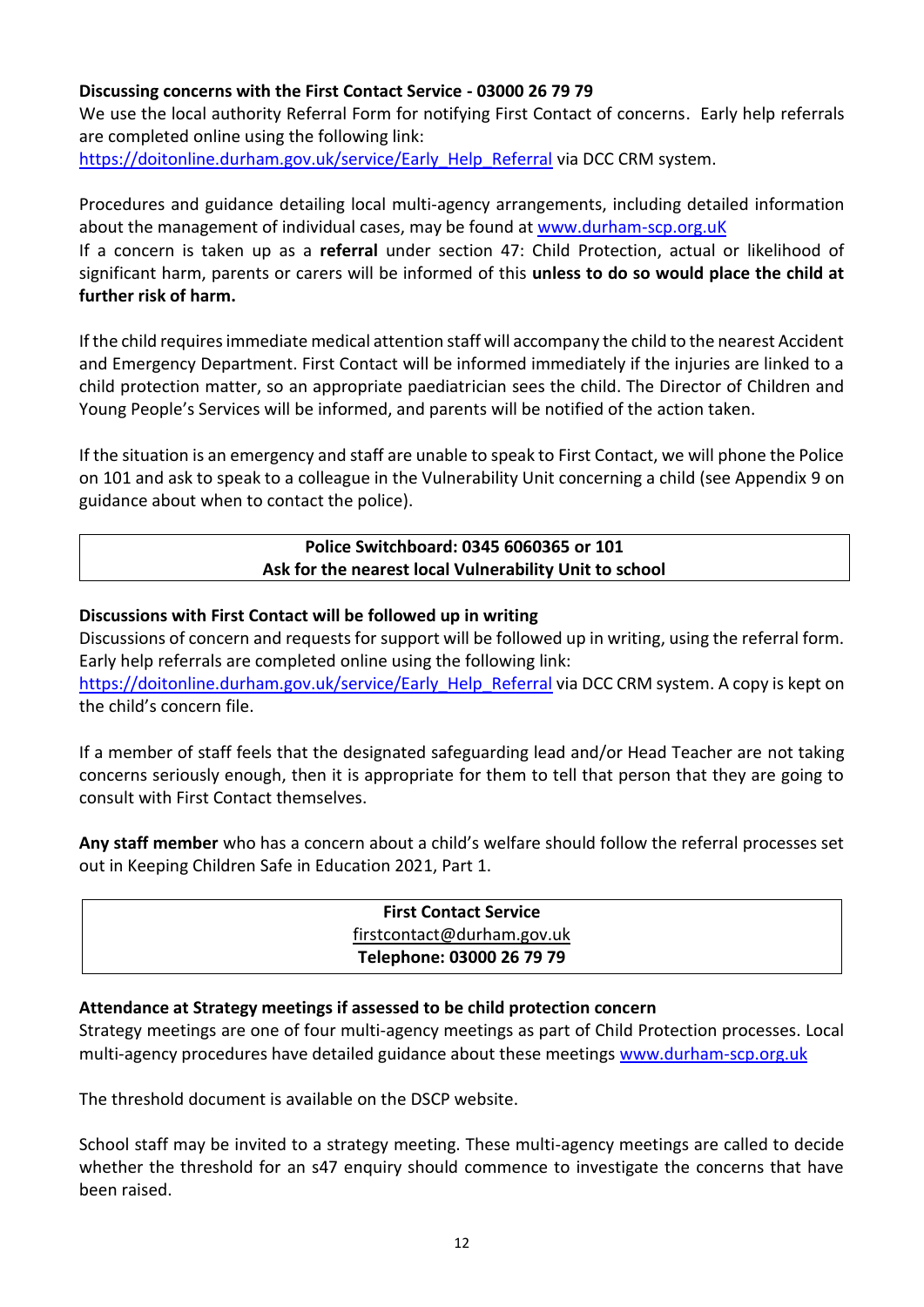These meetings may be called at short notice and appropriate staff from school will attend wherever possible. If the school is the referring agency, they should be invited to attend these meetings. (School is able to offer a venue if there is a suitable room where confidentiality can be assured).

Staff will make available any handwritten notes, dated and signed, as well as other records from the concern file including the single agency chronology of concerns. Any further written evidence from the child: stories, drawings etc. will be brought to the meeting.

In school, staff will monitor the child discreetly for any further concerns or signs that are worrying, maintain appropriate records and give support and reassurance to the child.

All information should be treated with discretion and confidentiality and shared in accordance with the National Guidance on information sharing and the GDPR and Data Protection Act 2018.

If concerns are not substantiated following the section 47 enquiries, our school will work with other agencies to determine what further support the family and child require. The school will continue to monitor and support the child.

# **C. OVERVIEW: SAFEGUARDING**

#### **(1) Definition of 'safeguarding'**

'Keeping Children Safe in Education 2021 defines safeguarding and promoting the welfare of children as:

*'protecting children from maltreatment, preventing the impairment of children's mental and physical health or development, ensuring that children grow up in circumstances consistent with the provision of safe and effective care; and taking action to enable all children to have the best outcomes.*

'*Children' includes everyone under the age of 18.'*

#### **(2) Safeguarding within this school**

Everyone who encounters children and their families has a role to play in safeguarding children. School staff are particularly important as they are able to identify concerns early and provide help for children, to prevent concerns from escalating. Schools and their staff form part of the wider safeguarding system for children by working with our 3 safeguarding partners in Durham Safeguarding Children Partnership – Durham County Council, Durham Constabulary and the Clinical Commissioning Groups to promote the welfare of children and protect them from harm.

Safeguarding children permeates all aspects of our work as a school, with a preventative role to inform and boost the resilience of all students by enhancing protective factors in their lives.

Accordingly, this policy links with many other related policies in school, including:

- **Behaviour**
- Anti-bullying
- Health and Safety
- Staff Code of Conduct
- Medication in school/First Aid
- Intimate Care
- School Visits
- Online Safety (Durham Schools Extranet Pupils -> Safeguarding -> Online Safety)
- Children with Special Educational Needs (SEN) and Looked After Children (LAC)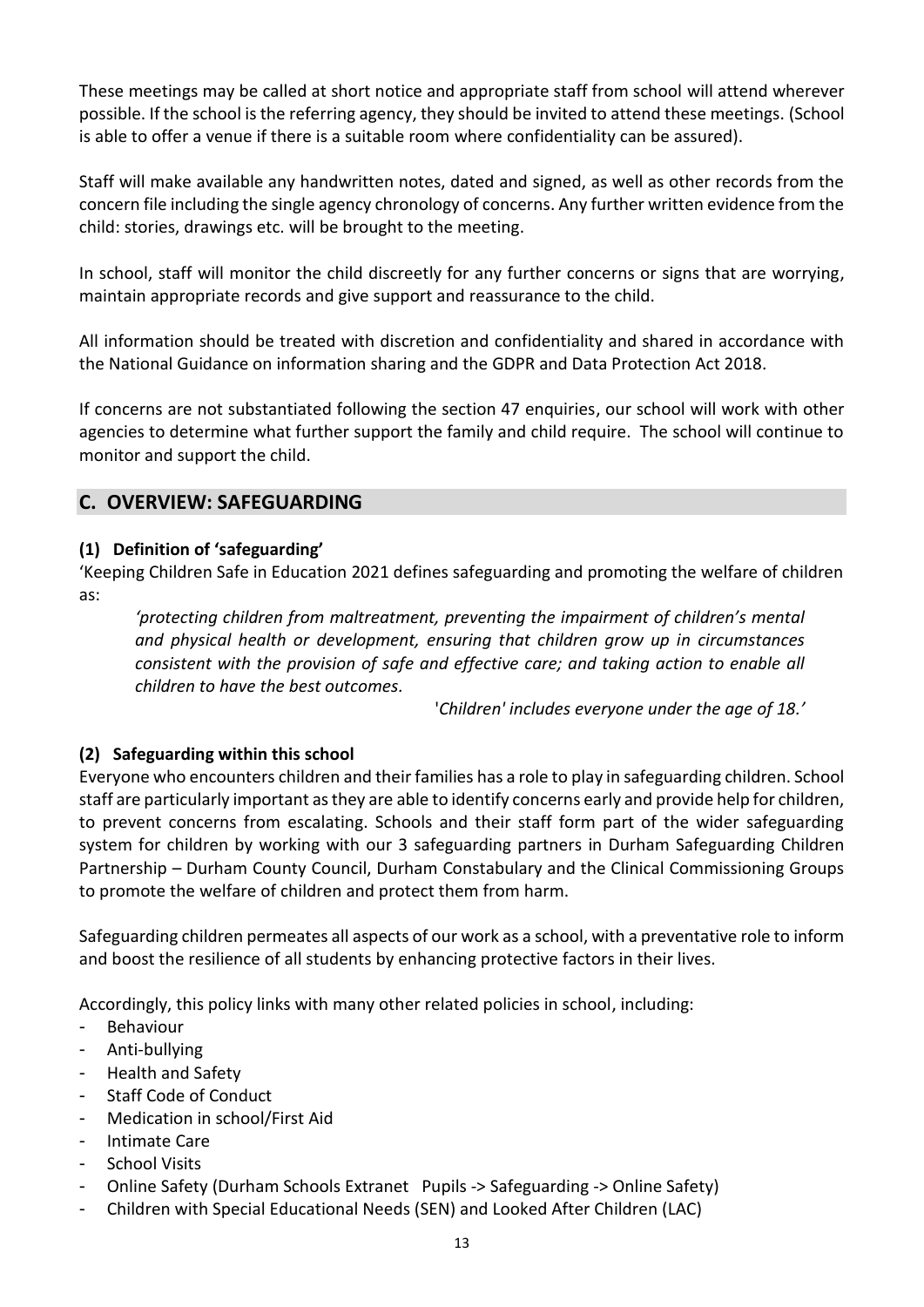- Equal Opportunities
- Relationships, Health and Sex Education

This policy is also linked to local multi-agency safeguarding arrangements. Current, up to date documentation can be found at <https://www.durham-scp.org.uk/professionals/> and include:

- Managing Allegations against Staff (Durham online local partnership safeguarding arrangements and policies)
- County Durham Practice Framework: Single Assessment Procedure & Practice Guidance.
- Keeping Children Safe in Education. September 2021

# **(3) Safeguarding throughout school life**

#### **Caring ethos**

We aim to create and maintain **a caring ethos** where all children and adults feel safe, secure and valued. If children feel happy and enjoy school this will encourage good attendance and then create conditions in which they can do their best in every area of school life. Our school operates as a listening school where children can approach adults with concerns. These will be taken seriously and relevant local multi-agency safeguarding procedures followed without delay if there is a risk/likelihood of, or actual **significant harm.**

#### **Curriculum**

Children have access to an appropriate curriculum, including the teaching of Relationships, Health & Sex education, differentiated to meet their needs. This enables them to learn to develop the necessary skills to build self-esteem, respect others, defend those in need, and resolve conflict without resorting to violence. Children learn skills to question and challenge to enable them to make informed choices now and later in life. A protective factor for children is personal resilience including strong social and emotional skills. All work with children which boosts confidence and self-esteem is valuable to protect them from peer pressure and outside influences detrimental to their physical and mental well-being.

Children are encouraged to express and discuss their ideas, thoughts and feelings through a variety of activities and have access to a range of cultural opportunities which promote respect and empathy for others. As part of our Prevent duty under s.26 of the Counter-Terrorism and Security Act 2015, we are aware of the importance of building pupils' resilience to radicalisation by promoting fundamental British values and enabling them to challenge extremist views. Schools can build pupils' resilience to radicalisation by providing a safe environment for debating controversial issues and helping children and young people understand how they can influence and participate in decision-making.

Many areas of the curriculum include age-appropriate opportunities for children and young people to discuss and debate important issues including lifestyles, health, safety and well-being (physical and emotional), family life, child-care and parenting, forced marriage, domestic abuse, religious beliefs and practices as well as human rights issues. Through these, we support children and young people to recognise and manage risk, make safer choices and recognise when pressure from others threatens their personal safety and wellbeing. They can develop effective ways of resisting pressure, including knowing when, where and how to get help.

#### **Universal services and specialist support staff**

The following professionals are also available to support individual children in school: One Point Hub: Peterlee: 03000 261116 The school nurse: (via One Point hub) Attendance & Inclusion: (One Point hub; 03000 266854/LA AIT) Educational Psychologist: Helen Owen-Hughes; Durham EPS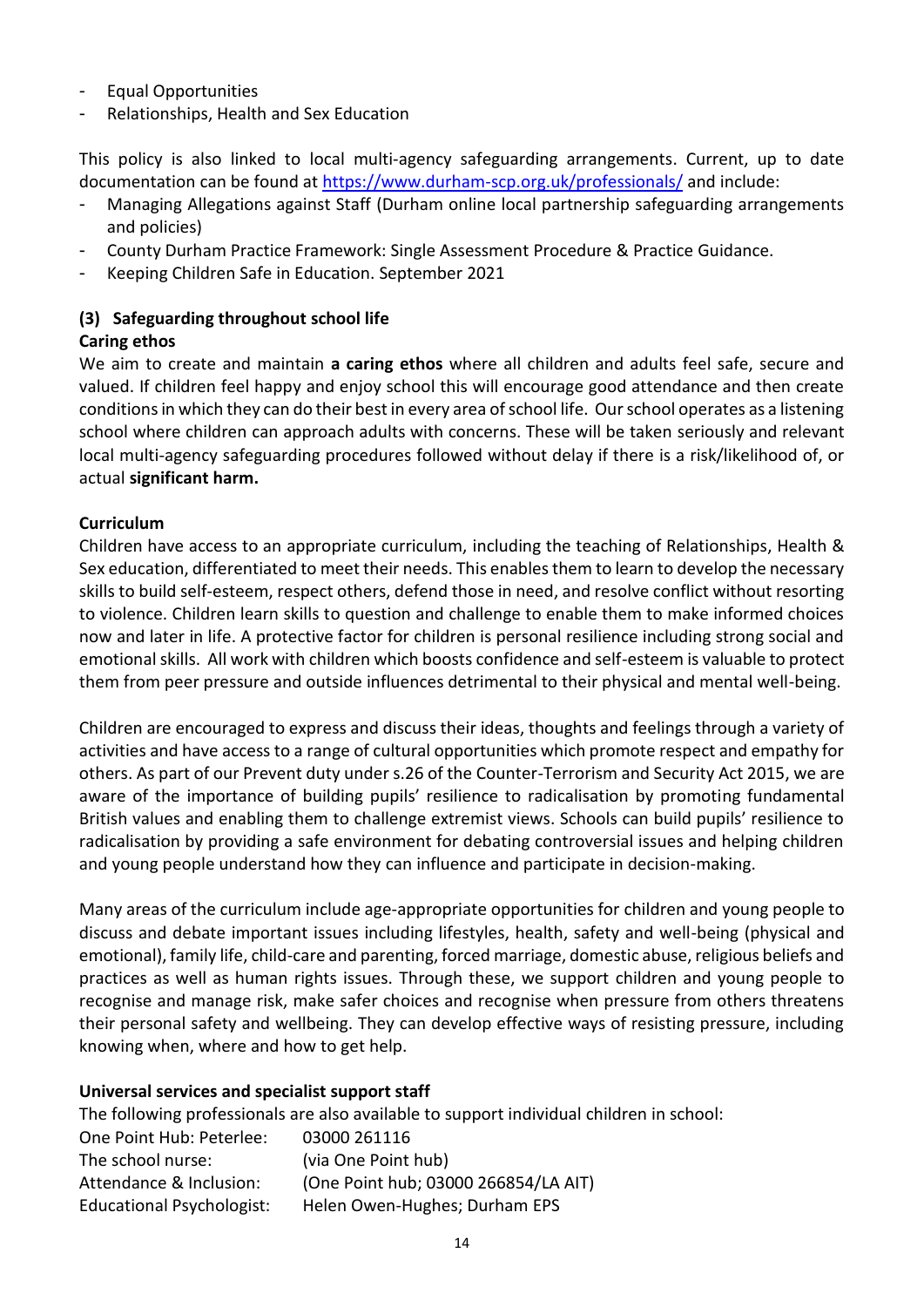Child and Adolescent Mental Health Service – referrals made by GP/Nurse/School Learning support – referrals made through school to LA Service Piece of Mind team – referrals through school to the Mental Health Support worker

The following **visitors** also contribute to our work to safeguard and promote the welfare of our students: Community Police, Street Wardens, Jet & Ben (Stranger Danger), Fire Service, NSPCC

**Childcare Arrangements Before and After School (including extra-curricular activities)** Breakfast club/After school club - provision from Hazel Dene Childcare Ltd; <https://www.hesleden.durham.sch.uk/community/hazel-dene-childcare/>

These all provide further opportunities for students to develop positive and caring relationships with adults, who themselves will be trained to be aware of signs and behaviours that could suggest concerns. Supportive relationships outside the home, such as those with adults in school and other children, are additional protective factors that boost children's resilience. Staff will always work with children in a professional way and are reminded to respond to disclosures sensitively and appropriately. All adults in school know the names of the designated safeguarding leads and are made aware of their responsibility to pass on any issues of concern without delay and make a written record.

Hazel Dene staff work closely with school staff, and take part in the same Safeguarding training.

#### **Working with parents and carers**

Our school believes in effective communication with parents and carers. We welcome parent/carer views and concerns about the welfare of their children and use this feedback to regularly review our practices. Parental views are obtained through surveys, questionnaires and parents evenings. We keep parents informed about important and topical issues, including child protection elements of safeguarding, through newsletters, letters home, website, training/information sessions e.g. e-safety and bullying.

We keep parents informed about important and topical issues, including child protection elements of safeguarding, in the following ways:

We aim to have good working relationships with parents and carers and to work in partnership with them through transparency and honesty. However, we do not forget that their child's needs and welfare are our paramount concern, thus obtaining consent to take matters further is **not** always appropriate. This obligation is set out in our school prospectus/brochure.

# **D. CHILD PROTECTION WITHIN SAFEGUARDING ARRANGEMENTS FOR ALL CHILDREN/ YOUNG PEOPLE IN SCHOOL**

There are a series of layers of care and intervention ranging from safeguarding for all/universal services (single-agency activities) through to multi-agency work under the Children Acts 1989 and its amendments:

- Safeguarding arrangements in school
- Early Help within universal services
- More complex cases requiring Early Help
- Child in Need consent required as for Levels 2 and 3
- Child Protection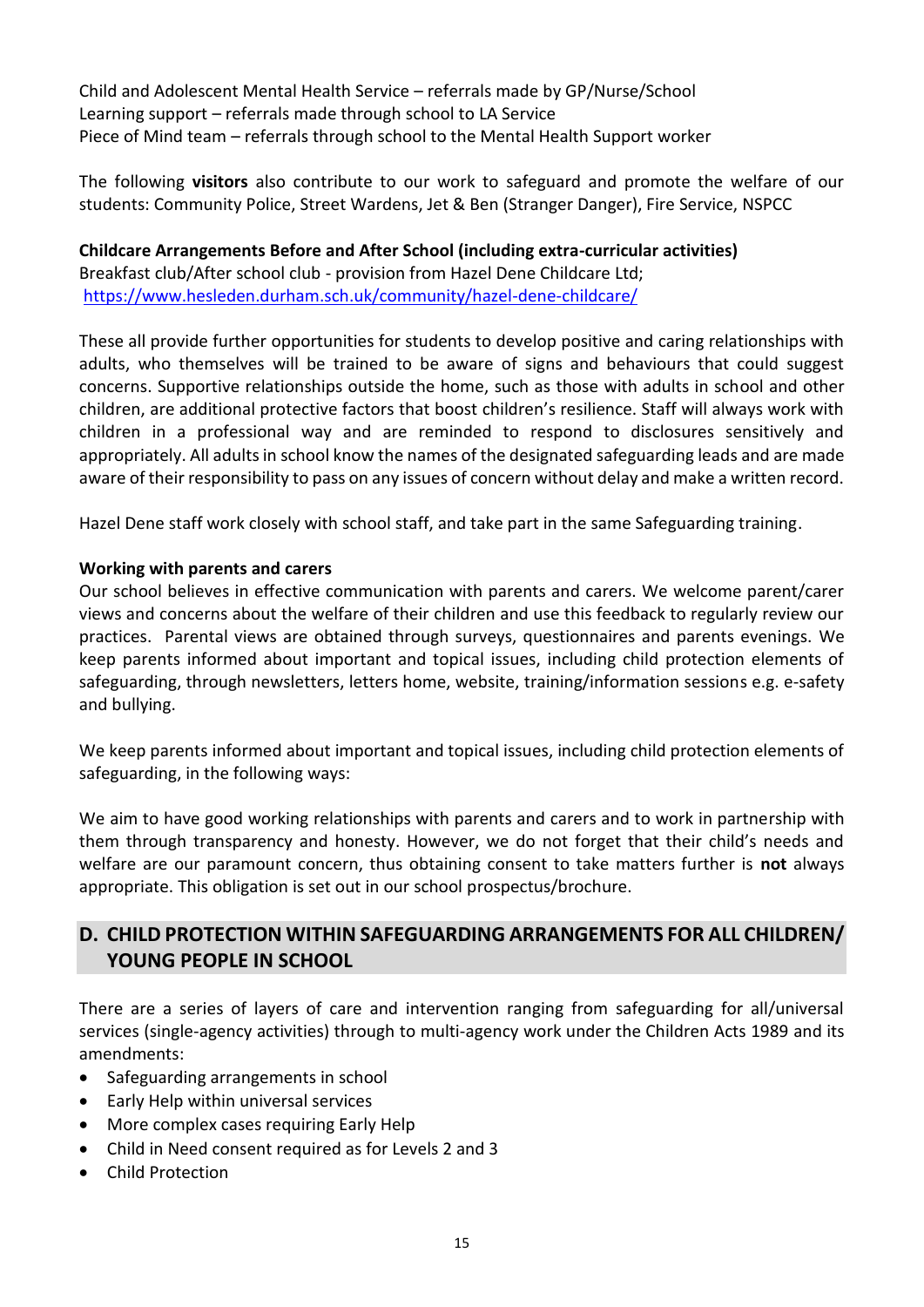• Durham Safeguarding Children's Partnership guidance and procedures [\(https://www.durham](https://www.durham-scp.org.uk/)[scp.org.uk/\)](https://www.durham-scp.org.uk/)

#### **The Durham Children and Young People's Strategy**

The Children and Young People's Strategy 2019-2022 is prepared jointly by all public services, voluntary and community services, including the Council, local health services and the police who work together to improve outcomes for children, young people and their families through the Children and Families Partnership. It can be accessed here: ChildrenAndYoungPeoplesStrategy2019-22.pdf [\(durhaminsight.info\)](https://www.durhaminsight.info/wp-content/uploads/2019/06/ChildrenAndYoungPeoplesStrategy2019-22.pdf)

#### **(1) Life at Home**

The Framework for Assessment triangle, reproduced below, summarises every aspect of a child's life under three headings and is mirrored in the Referral form for First Contact Service.

- Child's developmental needs (How I grow and develop)
- Parenting capacity (What I need from people that look after me)
- Family and environmental factors (My wider world)



Aspects from all three domains combine in home life and staff and adults in school should be mindful of these connections as they work with children and their parents/carers in school.

This school believes that it is essential to work with parents and carers in the best interests of their children. However, good relationships with parents and carers should not detract from our primary concern which is the welfare of children in this school.

Staff are made aware in training of the 'toxic quad.' issues in home life that could have an impact on the way children are parented (Munroe, 2010). The Government research into Serious Case Reviews reveals that the presence of one or more of the following issues could have a detrimental impact on parenting of children in that household:

- Domestic abuse (violence)
- Substance misuse (alcohol and or drugs)
- Adult mental health
- Learning Disabilities

Neglect is the largest category for children being on the Child Protection list (nationally and in Durham). Durham DSCP have produced new Neglect Practice Guidance (Revised 2017) linked to the Tackling Neglect Multi-Agency Strategy 2017. It can be found here: Early Help Strategy for children, young [people and Families \(durham-scp.org.uk\)](https://durham-scp.org.uk/wp-content/uploads/2016/06/1458036245-Neglect-Practice-Guidance-2016-Final.pdf)

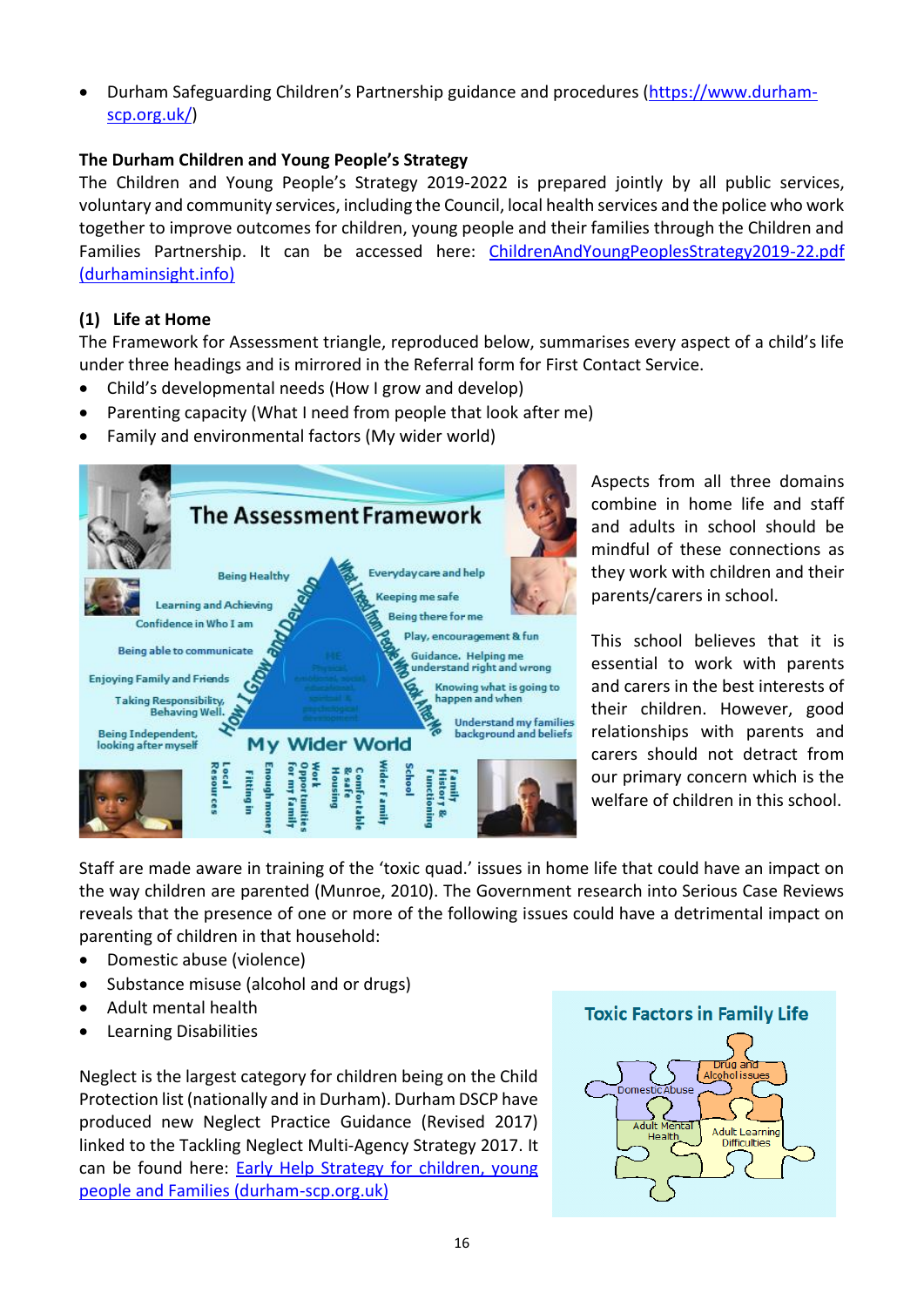# **(2) Signs and behaviours of concern**

*'All staff should be aware of indicators of abuse and neglect. Knowing what to look for is vital for the early identification of abuse and neglect (see paragraphs 26-30), and specific safeguarding issues such as child criminal exploitation and child sexual exploitation (see paragraphs 32-39) so that staff are able to identify cases of children who may be in need of help or protection"* September 2021, Part 1 (para 20).

**All** of our staff are familiar with KCSIE September 2021 and their responsibilities highlighted within this (paragraphs 20 to 52).

Paragraph 19 of the document emphasises that staff should be particularly alert to the need for early help for the following groups of children:

- is disabled or has certain health conditions and has specific additional needs.
- has special educational needs (whether they have a statutory Education, Health and Care Plan or not).
- has a mental health need.
- is a young carer.
- is showing signs of being drawn in to anti-social or criminal behaviour, including gang involvement and association with organised crime groups or county lines.
- is frequently missing/goes missing from care or from home.
- is at risk of modern slavery, trafficking, sexual or criminal exploitation.
- is at risk of being radicalised or exploited.
- has a family member in prison or is affected by parental offending.
- is in a family circumstance presenting challenges for the child, such as drug and alcohol misuse, adult mental health issues and domestic abuse.
- is misusing drugs or alcohol themselves.
- has returned home to their family from care.
- is at risk of 'honour'-based abuse such as Female Genital Mutilation or Forced Marriage.
- is a privately fostered child, and
- is persistently absent from education, including persistent absences for part of the school day.

'*All staff members should receive appropriate safeguarding and child protection training which is regularly updated. In addition, all staff members should receive safeguarding and child protection updates (for example, via e-mail, e-bulletins and staff meetings), as required, but at least annually to provide them with relevant skills and knowledge to safeguard children effectively*'. Keeping children safe in education, September 2020, Part 1 (para 14).

In our school we do these regular updates through: staff briefings (discussion, updated papers, elearning modules) and a notice-board.

Our school understands that it is best practice to discuss concerns with parents/carers before contacting First Contact Service (providing this does not present a delay), unless by doing so the child would be put at further risk of harm. First Contact Service: 03000 267979.

Anyone can make a referral. When referrals are not made by the designated safeguarding lead, the designated safeguarding lead should be informed, as soon as possible, that a referral has been made.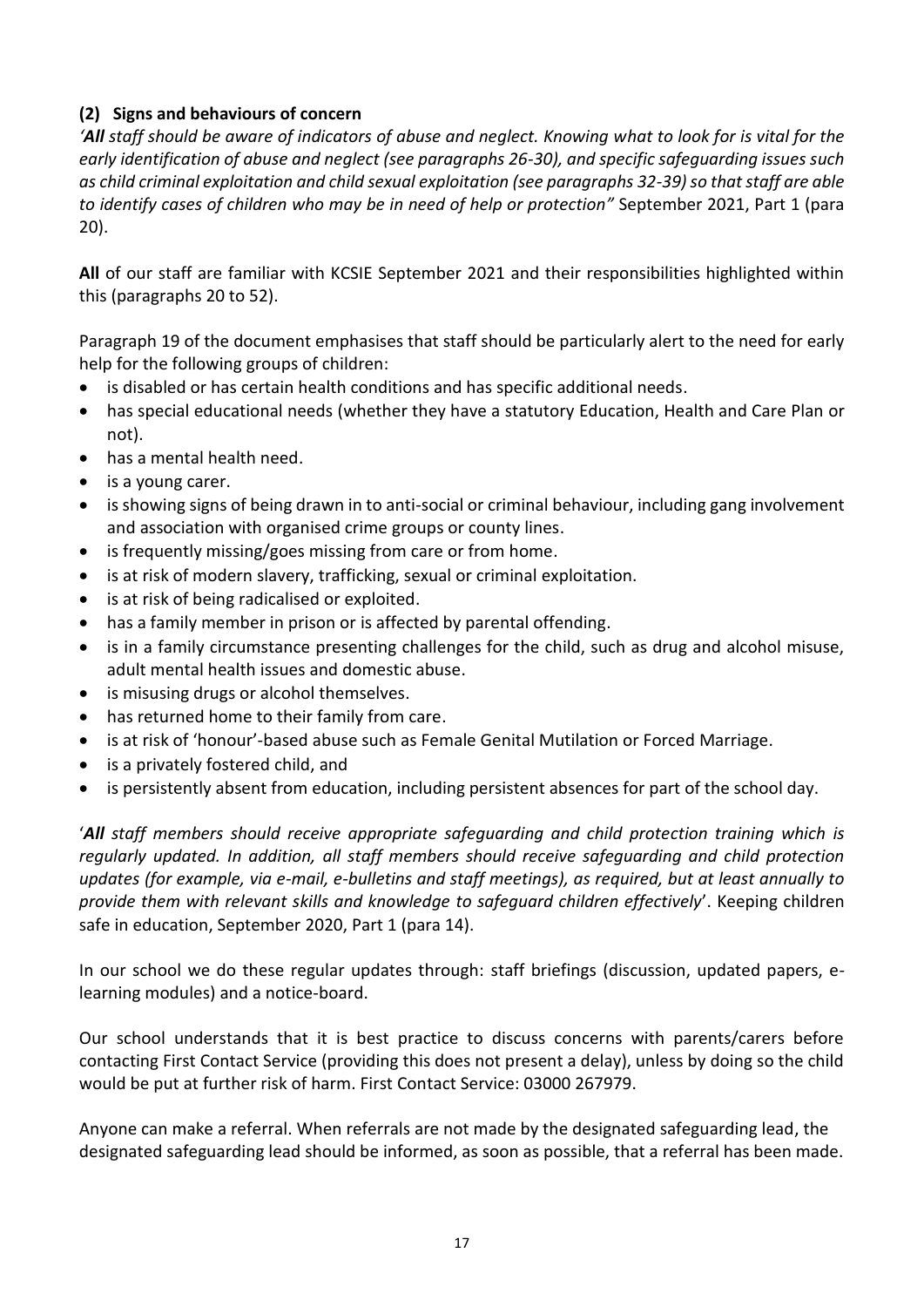#### **Where a child is suffering, or is likely to suffer from harm, it is important that a referral to children's social care (and if appropriate the police) is made immediately.**

#### **(3) Single Assessment Procedure & Practice Guidance**

'*All staff should be prepared to identify children who may benefit from early help*' Keeping children safe in education, September 2021 (para 8). This relates to work with other universal agencies and following DSCP procedures and guidance (see [https://www.durham-scp.org.uk/\)](https://www.durham-scp.org.uk/). Our school is aware that '*no single practitioner can have a full picture of a child's needs and circumstances*'. Also, that '*if children and families are to receive the right help at the right time, everyone who comes into contact with them has a role to play in identifying concerns, sharing information and taking prompt action*'. KCSIE 2021 (para 3).

*In our school, Mrs Fletcher attends courses organised by the LA, LSCB and CAMHS etc. to keep up to date with Safeguarding and other guidance.*

*Mrs Dunn & Mrs Fletcher attended the 'Durham Way' conference, supported by Durham's agencies. DSL/deputy DSLs attend termly LA Safeguarding networks.*

This school works with the consent of parents and carers to jointly undertake assessments where an unmet need has been identified. However, we are aware from the document, 'A Guide for Professionals on the Sharing of Information' (Durham, 2014) that it may be necessary to meet with other services and agencies even if this consent for a 'Team around the Family' meeting is not forthcoming. These professionals' meetings are important to share concerns, suggest ways forward along with further work to encourage participation by parents/carers in early help processes. 0-19 Hubs, One Point colleagues and Early Help Advisers are also a useful source of advice in these circumstances.

Team around the Family (TAF) is an early means of intervention to provide appropriate advice and support for the parents/carers and young person by working with appropriate local agencies through Team around the Family arrangements. See [www.durham-scp.org.uk](http://www.durham-scp.org.uk/); One Point Hub: Peterlee – 03000 261116

#### **Durham Multi-Agency Safeguarding Hub (MASH)**

Where concerns are identified as amber or red on the Durham Staircase, our school will cooperate promptly and fully, with relevant information, to inform further assessments undertaken by the MASH team. [Durham-Council-Document-FINAL-09-09-20-V6-1-003.pdf \(durham-scp.org.uk\)](https://durham-scp.org.uk/wp-content/uploads/2020/09/Durham-Council-Document-FINAL-09-09-20-V6-1-003.pdf)

#### **(4) Child in Need**

Section 17 of the 1989 Children Act Working Together to Safeguard Children 2018

*"A child in need is defined under the Children Act 1989 as a child who is unlikely to achieve or maintain a reasonable level of health or development, or whose health and development is likely to be significantly or further impaired, without the provision of services; or a child who is disabled. Local authorities are required to provide services for children in need for the purposes of safeguarding and promoting their welfare. Children in need may be assessed under section 17 of the Children Act 1989"* KCSIE 2021 (para 65).

This school recognises the importance of this early support and intervention work in more complex cases undertaken with the consent of parents and carers and follows the Durham Threshold Guidance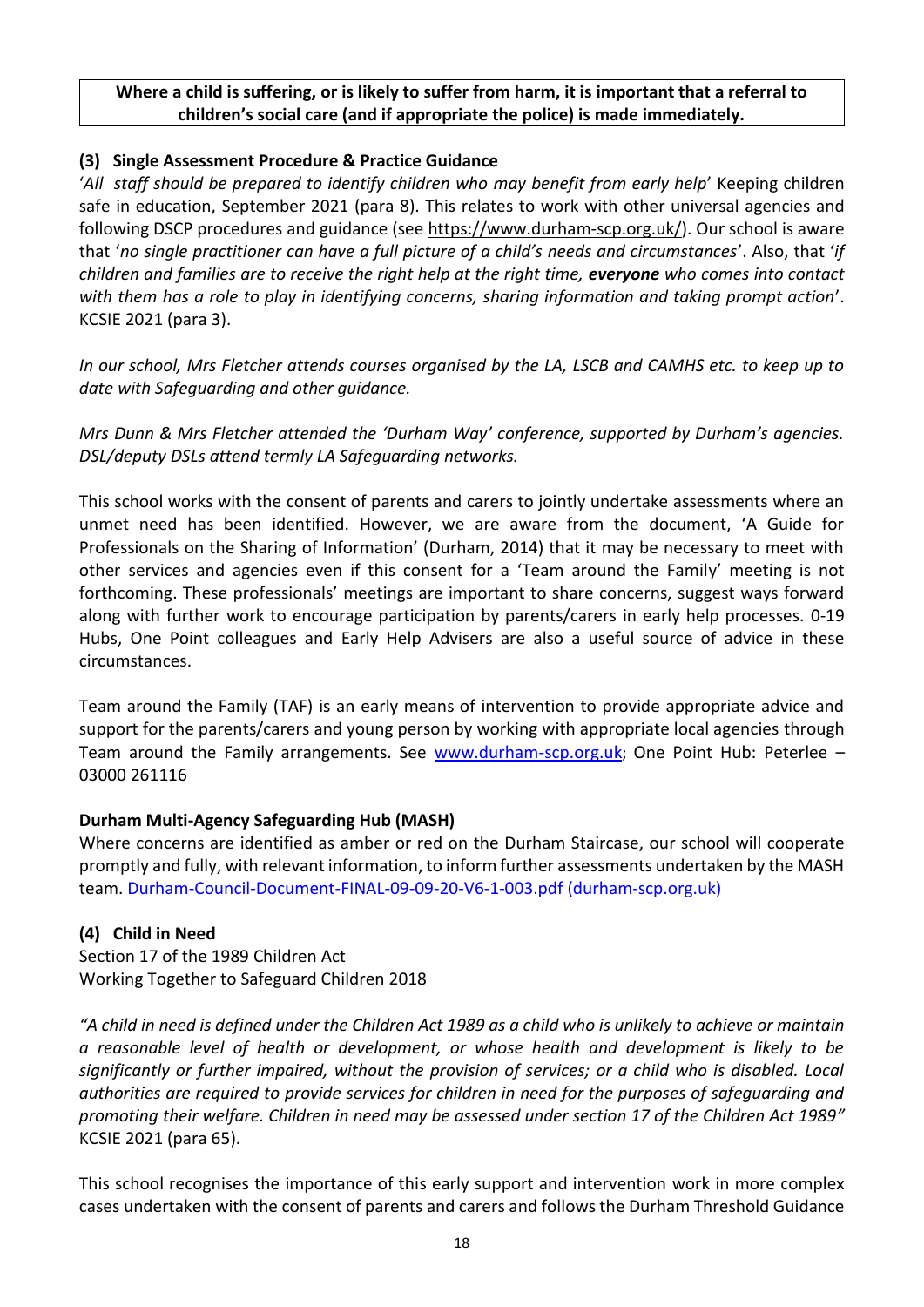document, which includes the "Durham Staircase and Continuum of Need Model. [Durham-Council-](https://durham-scp.org.uk/wp-content/uploads/2020/09/Durham-Council-Document-FINAL-09-09-20-V6-1-003.pdf)[Document-FINAL-09-09-20-V6-1-003.pdf \(durham-scp.org.uk\)](https://durham-scp.org.uk/wp-content/uploads/2020/09/Durham-Council-Document-FINAL-09-09-20-V6-1-003.pdf)

**(5) Child Protection and Significant Harm** Section 47 of the 1989 Children Act Working Together to Safeguard Children 2018

*'Local authorities, with the help of other organisations as appropriate, have a duty to make enquiries under section 47 of the Children Act 1989 if they have reasonable cause to suspect that a child is suffering, or is likely to suffer, significant harm. Such enquiries enable them to decide whether they should take any action to safeguard and promote the child's welfare and must be initiated where there are concerns about maltreatment. This includes all forms of abuse and neglect, female genital mutilation, or other so-called 'honour'-based abuse, forced marriage and extra-familial harms like radicalisation and sexual exploitation*.' KCSIE 2021 (para 66)

Significant harm is where some children are in need because they are **suffering, or likely to suffer, significant harm**. This is the threshold that justifies compulsory intervention in family life in the best interests of children.

#### **(6) Prepare for the unexpected**

Our staff are aware from their training that some children might display worrying signs/symptoms or disclose information suggesting abuse, when they have never previously given rise to concern. Staff must contact the designated safeguarding lead for child protection **without delay** so concerns can be discussed with First Contact Service as soon as possible. In all cases, it should be borne in mind that other siblings might be at risk in the household as well as the one presenting concerns in school. '*Staff working with children are advised to maintain an attitude of 'it could happen here' where safeguarding is concerned. When concerned about the welfare of a child, staff should always act in the best interests of the child*'. KCSIE 2021 (para 55).

#### **(7) Low Level Concerns**

Please see: KCSIE 2021 (Para 407-426) and Appendix 7

As part of our safeguarding culture where ALL concerns regarding adults are shared responsibly in line with our school's safeguarding reporting systems and will be recorded in writing and held securely on CPOMS (from Sept 2021). Records will be reviewed so that potential patterns of concerning, problematic or inappropriate behaviour can be identified and appropriate actions taken.

We have also set out our Low Levels Concerns Policy within our Staff Code of Conduct. This has been shared and agreed (Autumn 2021)

We will ensure that:

- staff are clear about what appropriate behaviour is, and are confident in distinguishing expected and appropriate behaviour from concerning, problematic or inappropriate behaviour, in themselves and others;
- staff know how to share any low-level safeguarding concerns and are empowered to do so;
- unprofessional behaviour is addressed and the individual is supported to correct it at an early stage;
- we will provide a responsive, sensitive and proportionate handling of such concerns when they are raised;
- we will use concerns to help identify any weakness in the school safeguarding system.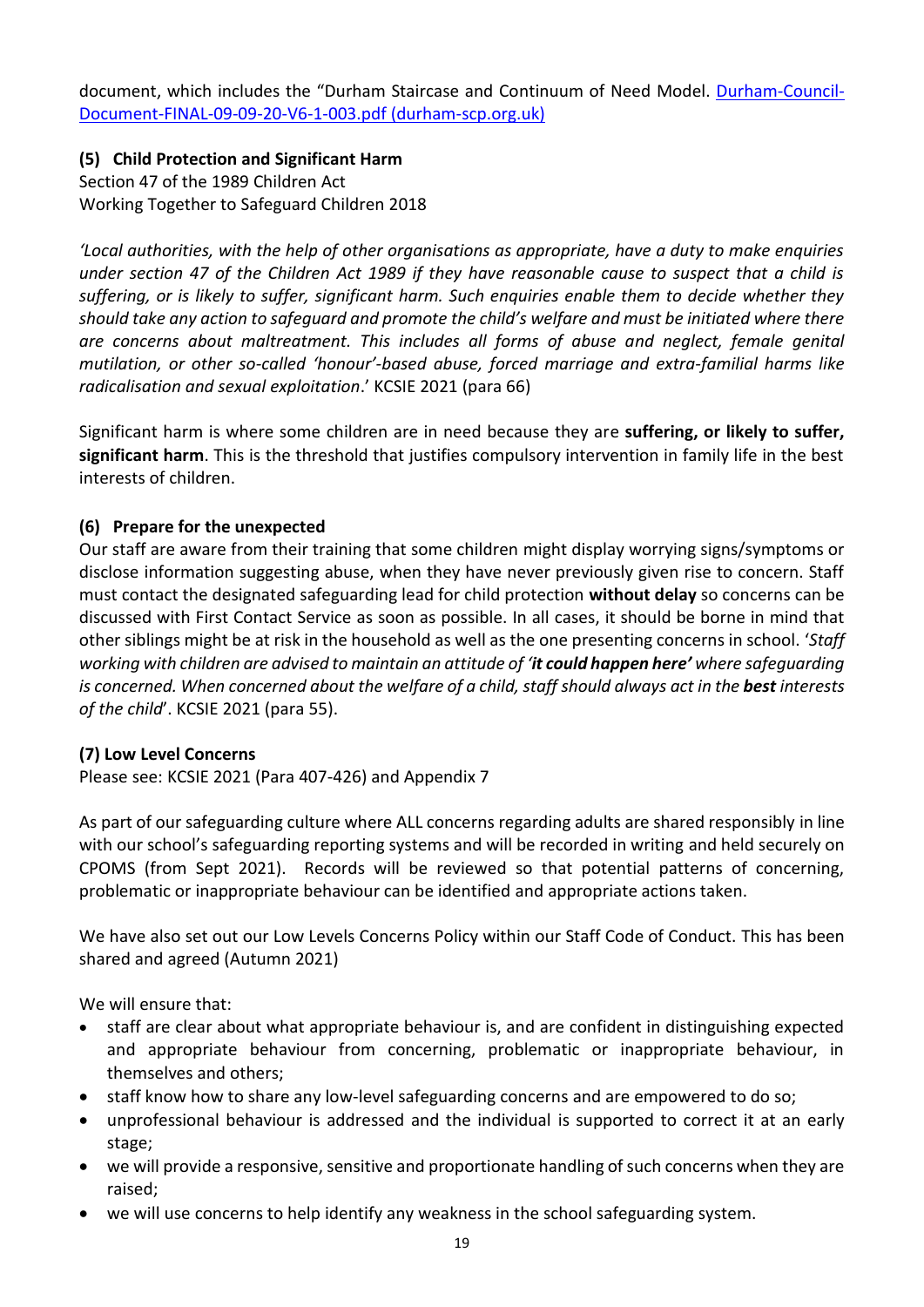We will instil a culture where staff feel safe to report any concerns using our safeguarding reporting system identified in this policy. We would also encourage the staff member themselves to report any behaviour that could be classed as a low level concern. Where the report has been made by a third party, as much evidence as possible will be gathered by the head teacher/principal from the person reporting the concern, the individual named and any witnesses. All of this will be recorded to determine whether any further action needs to be taken alongside a recorded rationale as to the decisions taken.

In the case of reports about supply staff and contractors, we will report any concerns to their line managers so that any concerning, problematic or inappropriate patterns of behaviour can be identified.

We will retain information regarding low level concerns until add own agreed timeline – KCSIE 2021 para 421 recommends at least until person leaves school's employment.

Low level concerns will not be recorded on any references given unless they meet the threshold for reporting to the LADO.

#### **E. MULTI-AGENCY WORK IN CHILD PROTECTION**

See Appendix 4: Summary of multi-agency meetings

For up to date school responsibilities and LA arrangements and procedures please see the local partnership website - <https://www.durham-scp.org.uk/professionals/>

#### **(1) Initial Child Protection Conference: school responsibilities**

See local partnership procedures for more details, [https://www.durham-scp.org.uk/professionals/.](https://www.durham-scp.org.uk/professionals/) Following the final strategy meeting (some complex cases like forced marriage, fabricated and induced illness and organisational abuse may require several strategy meetings) a decision might be made to hold an Initial Child Protection Conference. This work continues within Family First teams within the County.

A conference will be called if there is thought to be an on-going risk or likelihood of significant harm to the child(ren). The date will be within **15 working days** after the last strategy meeting.

#### **Attendance at Conference**

It is understood that appropriate school staff should make every effort to attend (unless the date coincides with school holidays).

#### **Preparation of a report**

Schools would be expected to prepare a report and may wish to amplify and develop information provided on the referral form <https://www.durham-scp.org.uk/professionals/> as the basis of their report.

#### **Chronology of significant events**

A single-agency chronology should also be produced for this meeting using the template available on the DSCP website: [https://www.durham-scp.org.uk/professionals/.](https://www.durham-scp.org.uk/professionals/) The detailed 'in house' school chronology should be streamlined to include key relevant incidents noted by school.

#### **Sharing of the report**

The report should be shared with parents/carers of the child at least **two working days** before the conference. Part of the report may also be shared with the young person, where age-appropriate. This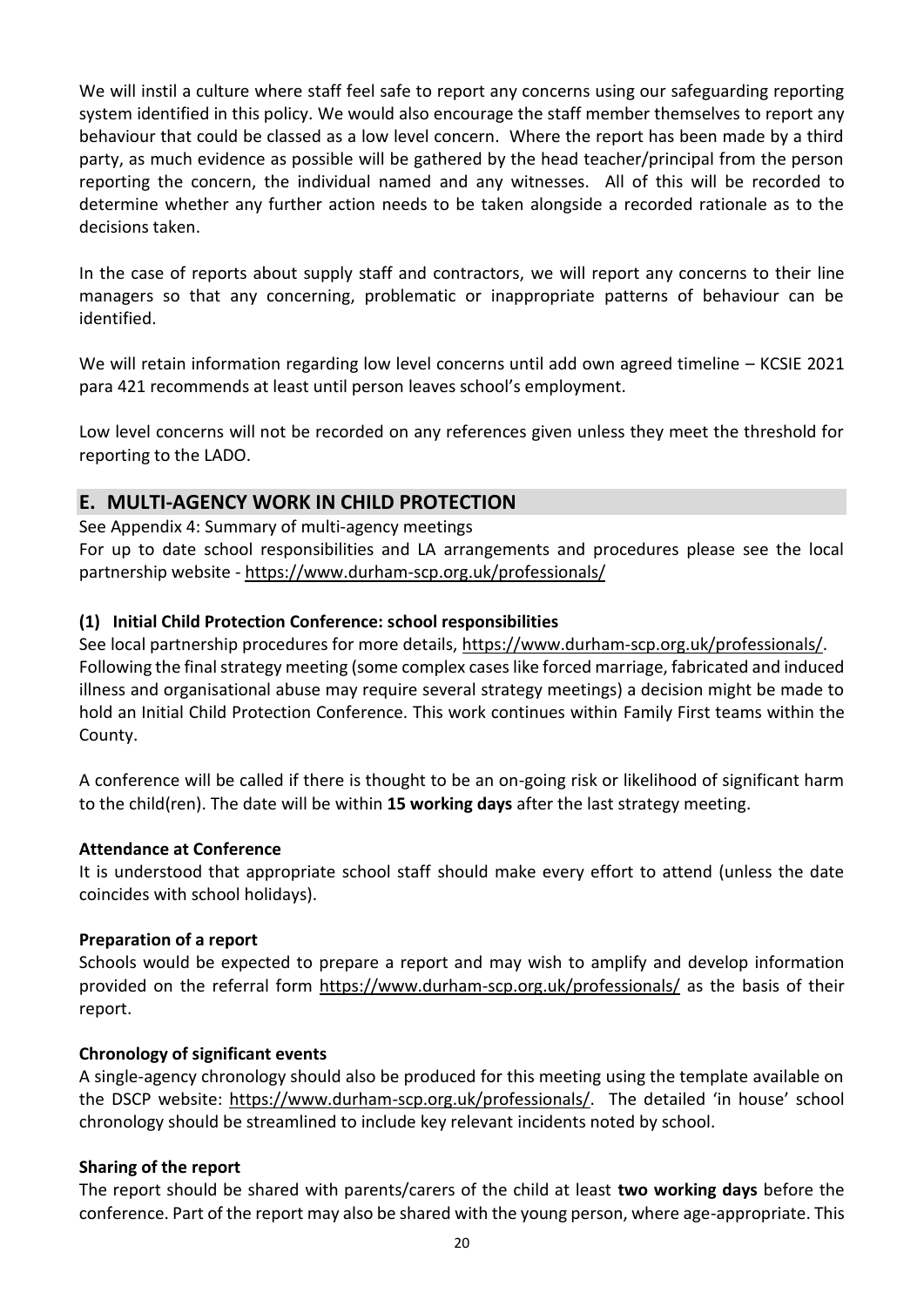will give the family a chance to question or clarify any issues raised within the report prior to the conference.

The report will be passed to the Conference Clerk via the e-mail system ready for dissemination to other professionals attending the conference.

#### **(2) Membership of a Core Group**

(See partnership safeguarding arrangements and procedures - [https://www.durham](https://www.durham-scp.org.uk/professionals/)[scp.org.uk/professionals/\)](https://www.durham-scp.org.uk/professionals/) This school recognises that membership of a core group is a responsibility that necessitates time and commitment to attend regular meetings and complete the work detailed in the Child Protection Plan.

The merged multi-agency chronology will be regularly updated as part of this on-going work.

#### **(3) Review Child Protection Conference**

The school will complete the relevant report for the first review conference, after 10 weeks and for any subsequent reviews at intervals of 5 months. The report will detail work undertaken by the school with parents/carers and the child to complete the tasks assigned in the Child Protection Plan. This report should be shared **7 days** before the conference takes place. This report will detail the progress made towards the tasks outlines on the Child Protection Plan.

#### **F. INFORMATION-SHARING**

Staff at our school are aware of the need to share information appropriately. KCSIE 2021 (Para 105- 113)

#### *See Appendix 5 - Information Sharing July 2018 (HM Government)*

If there are concerns that sharing of information with individuals could result in significant harm to any individual, legal advice should be sought before the information is shared.

Our school takes care to ensure that information about a child is only given to the appropriate external people or agencies. Staff will take names and ring back via a main switchboard if unsure. All staff within school will be aware of the confidential nature of personal information about a child and the need for maintaining confidentiality. They will seek advice about parental responsibility issues if unsure.

#### **Parents/Carers**

Staff and Head Teacher must **not** automatically contact parents if there is a disclosure by the child or there are other concerns that the child may be at risk of significant harm. Rather schools should discuss concerns with the First Contact Service. Information should not be shared with parents if there was a likelihood that by doing so it might place the child at further risk of harm.

Parents must be aware that once matters have been referred to the First Contact Service the school can only explain the procedure and is not able to give 'progress reports' on the case.

#### **School staff**

There is a delicate balance to be struck between alerting members of staff to the concern about the child and the need to protect the child from too many people knowing. Information should only be divulged on a 'need to know' basis. Other members of staff need to know sufficient detail to prepare them to act with sensitivity to a distressed pupil. They do not need to know details.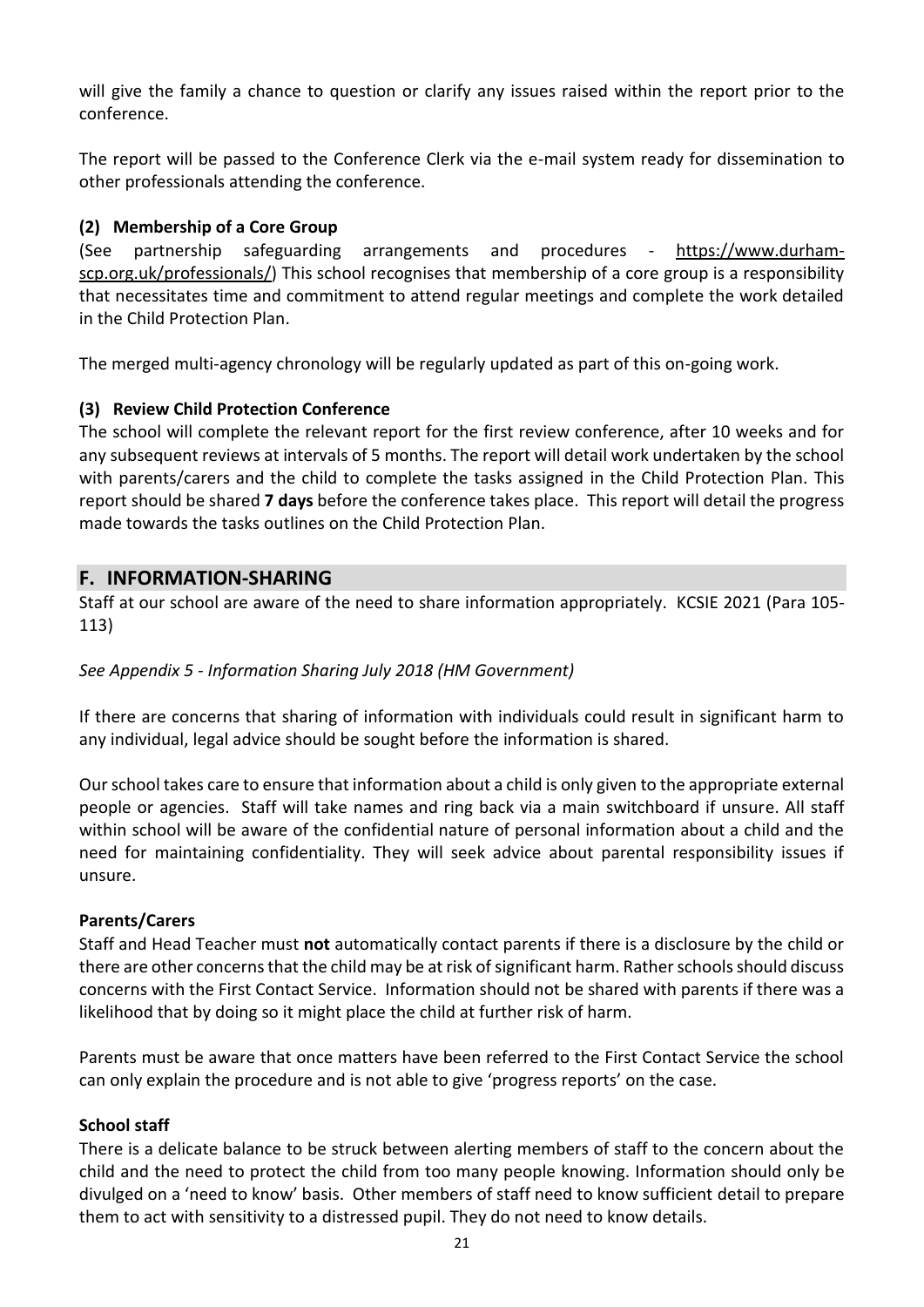#### **Children transferring to another school**

When a child on the Child Protection List moves to another school the designated lead professional will inform the new school immediately and arrange the handover of confidential information securely and separately from other records.

If a child for whom there are other existing serious concerns transfers to another school, the new receiving school will be informed immediately, and written records will follow. Both schools should maintain evidence of the secure transfer and receipt of information. Schools that both use CPOMS should transfer this information electronically.

Data that is not being transferred to another school should be kept in line with the school's Data Retention Policy, e.g. electively home educated pupils or moving to full time employment.

#### **County Guidance and protocols**

See DSCP website for further details, 'Information sharing' - www.**durham**[-scp.org.uk](http://www.durham-scp.org.uk/) and the **National Guidance on information sharing and the GDPR and Data Protection Act 2018.**

National Guidance on Information Sharing Advice for Practitioners [https://assets.publishing.service.gov.uk/government/uploads/system/uploads/attachment\\_data/file](https://assets.publishing.service.gov.uk/government/uploads/system/uploads/attachment_data/file/721581/Information_sharing_advice_practitioners_safeguarding_services.pdf) [/721581/Information\\_sharing\\_advice\\_practitioners\\_safeguarding\\_services.pdf](https://assets.publishing.service.gov.uk/government/uploads/system/uploads/attachment_data/file/721581/Information_sharing_advice_practitioners_safeguarding_services.pdf)

#### **Further advice about legal issues is available from Corporate Legal Services**

# **G. ALLEGATIONS AGAINST TEACHERS AND OTHER STAFF**

See Part 4 of Keeping Children Safe in Education September 2021. There is an extensive section in the DSCP online Child Protection Procedures (under Core Procedures).

Allegations of abuse by adults and peers in schools must be investigated in accordance with the DSCP procedures, and when dealing with any allegation against adults and peers, it is vital to keep the welfare of the child as the central concern. However, as in all child protection issues, a balance needs to be struck between supporting and protecting the child and keeping the effects of possibly false allegations to a minimum. Thus, urgent consideration should be given to the substance of the allegations.

#### **Receiving an allegation**

On receiving an allegation, the Head Teacher will proceed in line with recognised procedures consulting immediately with LA officers (LADO, Local Authority Designated Officer, see contact details at front of policy) and/or informing the First Contact Service. If the LADO is unavailable there should be no delay in discussing with First Contact. **The Head Teacher must not start to investigate.**

If an allegation is made for a person not directly employed by the school recognised procedures should be followed, e.g. a supply teacher, sports coach etc. Under no circumstances should a school cease the use of a supply teacher, sports coach etc. due to safeguarding concerns without liaising with the LADO. (See KCSIE 2021 Para 356-359)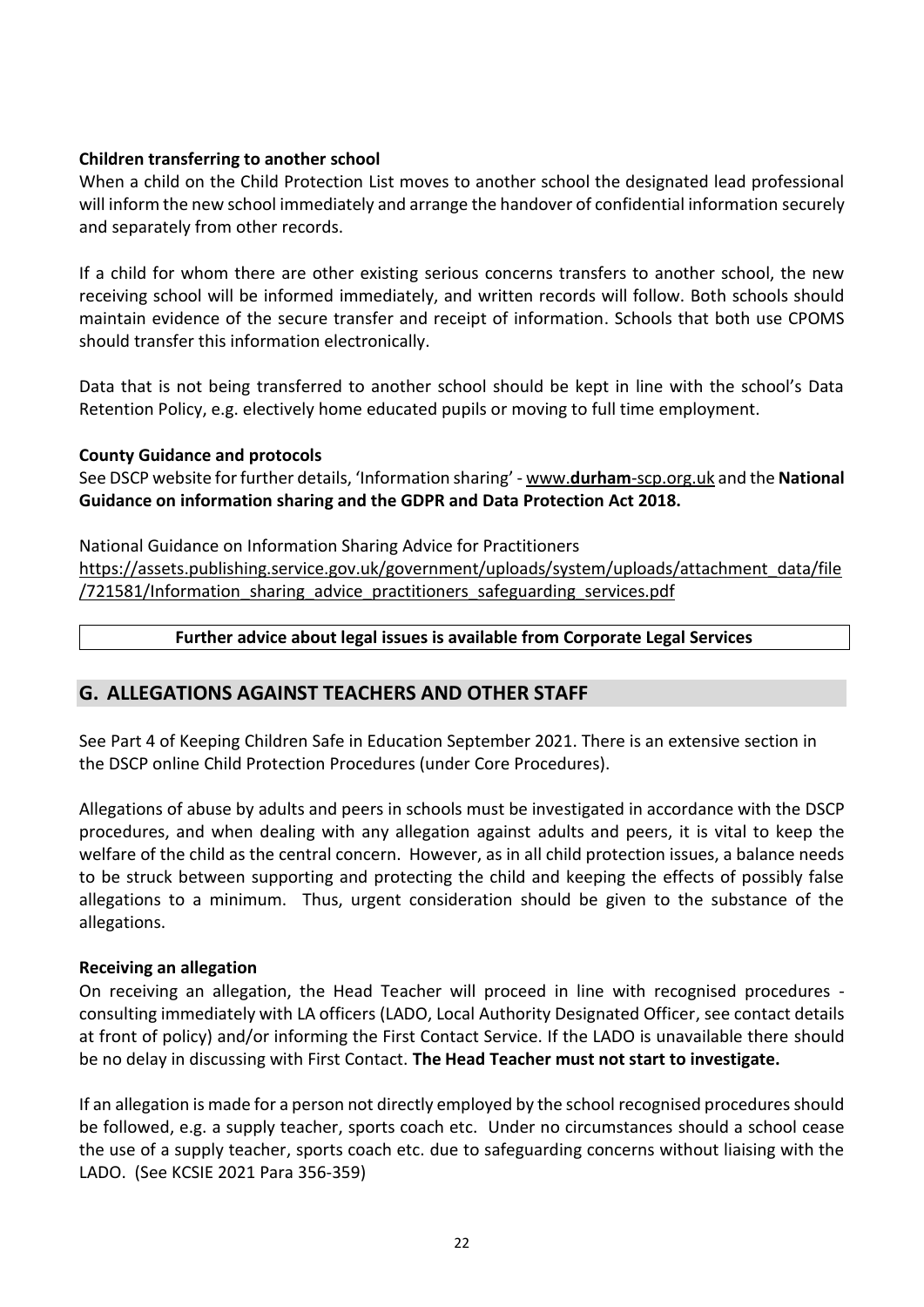Allegations regarding the Head Teacher should be passed to the Chair of Governors. Should this lead to delay, the person receiving details of the allegation should follow the advice above and report the matter immediately to the LADO and First Contact Service. At this stage the Head Teacher should not be informed of the allegation (the same process as for any member of staff or adult in school). The Chair of Governors should be informed as soon as possible and asked to contact the LADO.

Where it is suspected that a crime has been committed, then the matter should be reported to the police with immediate effect.

#### **Local Authority Designated Officer (LADO) -** Sharon Lewis / Louise Brookes - 03000 268835 **First Contact Service -** 03000 26 79 79 **[CYPSLADOSecure@durham.gov.uk](mailto:CYPSLADOSecure@durham.gov.uk)**

#### **Carrying out an investigation**

Investigations will be carried out by the appropriate agencies.

In dealing with any allegation the Head Teacher and governors need to balance:

- The seriousness of the allegation.
- The risk of harm to pupils.
- Possible contamination of evidence.
- The welfare of the person concerned.

Suspension of the member of staff/adult in school will be considered:

- (a) if there are any grounds for doubt as to the suitability of the employee to continue to work
- (b) where suspension may assist in the completion of an investigation.

Suspension will be carried out in line with LA guidelines. Head Teachers should contact Human Resources for guidance.

Suspension should not be an automatic response. Wherever possible, redeployment should be considered as an alternative considering the seriousness of the allegation made. See KCSIE Part 4 para 361-367.

During the investigation, support will be offered to both the pupil making the allegation and the adult/peer concerned. A disciplinary investigation will be carried out only after Police and Intervention and Assessment Teams propose to take no further action. Detailed records will be kept by all parties involved.

#### **Recommendations following an investigation**

Where recommendations are made to school regarding the outcome of a Child Protection investigation, the school will advise Children and Young People's Services regarding their response to the recommendation. For example, if a person is suspended and returns to school, the date of that return should be communicated.

The following definitions are now used when determining the outcome of allegation investigations:

- **Substantiated:** there is sufficient evidence to prove the allegation.
- **Malicious**: there is sufficient evidence to disprove the allegation and there has been a deliberate act to deceive or cause harm to the person subject to the allegation.
- False: there is sufficient evidence to disprove the allegation.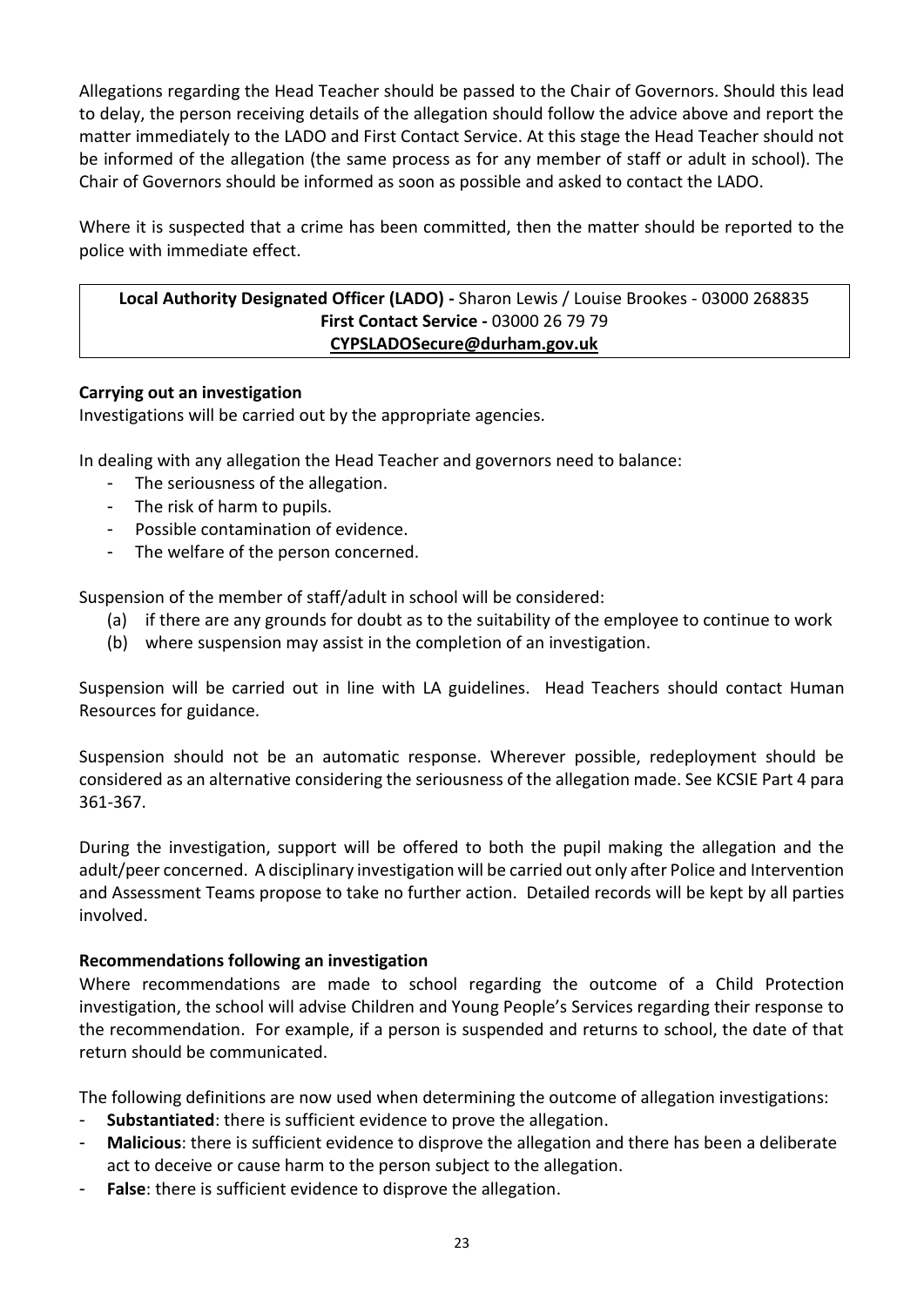- **Unsubstantiated**: there is insufficient evidence to either prove or disprove the allegation. The term, therefore, does not imply guilt or innocence.
- **Unfounded:** to reflect cases where there is no evidence or proper basis which supports the allegation being made.

Where it is considered that an individual has engaged in conduct that has harmed (or is likely to harm) a child or if a person otherwise poses a risk to harm a child, the Head Teacher and/or governors will make a referral to the DBS in line with their legal requirement to do so.

# **H. SAFE TOUCH**

#### **Physical contact other than to control or restrain**

Our school has a policy / guidelines on the use of touch, including an Intimate Care policy and this includes such points as:

- assisting in the washing of young children who have wet/soiled themselves
- intimate care risk assessments for certain children with medical needs or disabilities.
- using physical contact to demonstrate exercises or techniques, for example, in PE, sports coaching or other practical subjects.
- administering First Aid
- supporting younger children and children with special needs who may need physical prompts or help
- giving appropriate comfort to a child who is distressed
- recognising that physical contact is a sensitive issue for some cultural groups
- acknowledging that physical contact becomes increasingly open to question as children reach and go through adolescence
- ensuring a consistent approach where staff and pupils are of different genders
- acknowledging that innocent and well-intentioned physical contact can sometimes be misconstrued
- having a prescribed handling policy for children requiring complex or repeated physical handling, with specific training for staff who deal with them.

# **I. PHYSICAL CONTROL AND RESTRICTIVE PHYSICAL INTERVENTION: USE OF REASONABLE FORCE**

Our school has a policy on the use of restrictive physical interventions covering the appropriate use of reasonable force.

#### Our school policy relates to the following: **DfE Guidance: Use of Reasonable Force in Schools (2013)**

Our school Policy on the Use of Restrictive Physical Interventions gives guidance on:

- when staff may use physical control and restraint
- who is allowed to use physical control and restraint
- what forms physical control and restraint may take in particular circumstances
- what forms of physical control and restraint are not acceptable
- recording of incidents where physical handling has been used
- The Policy also makes it clear that corporal punishment is NOT allowed.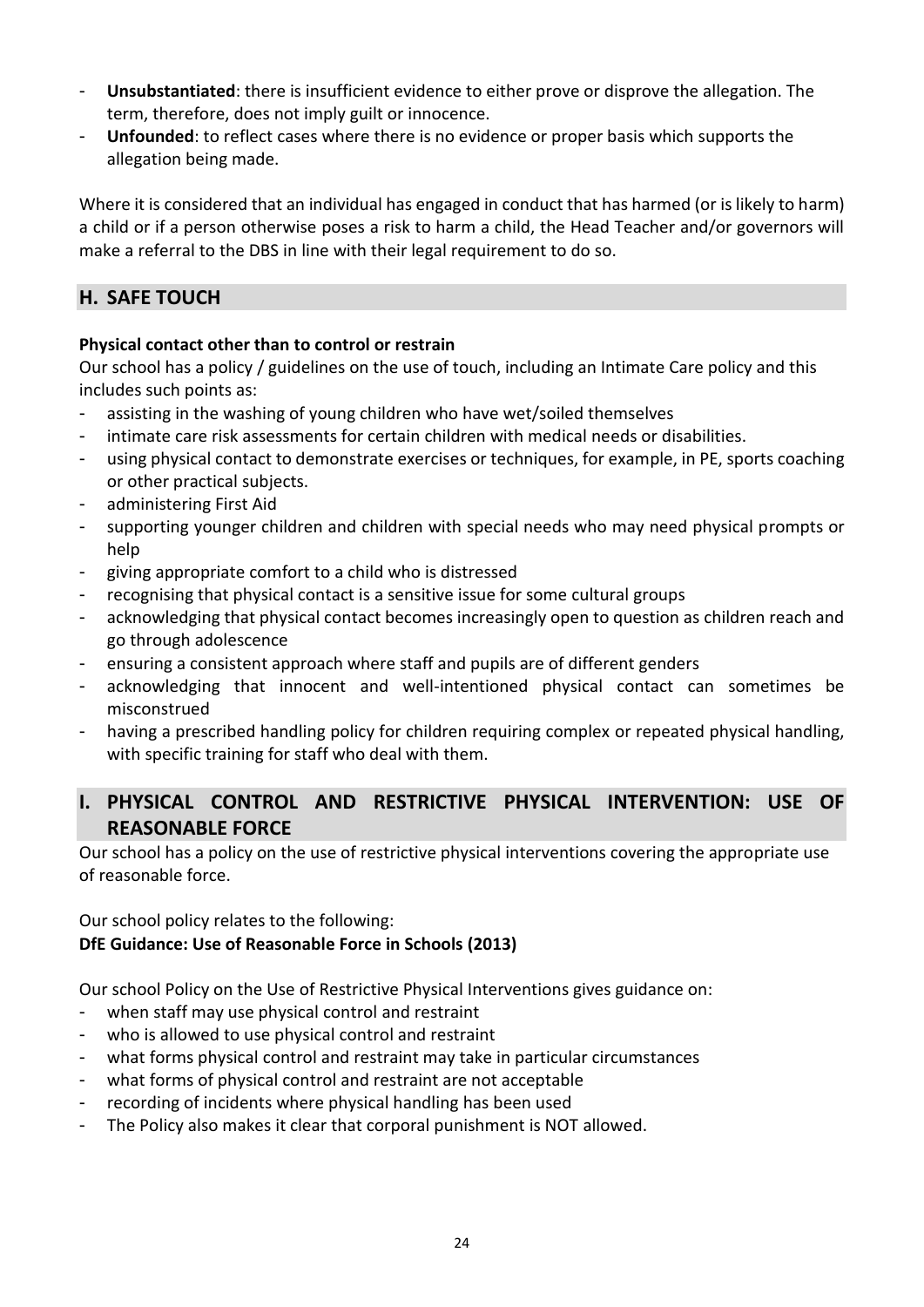# **J. THE PREVENT DUTY**

The Counter Terrorism and Security Act 2015 places a due on certain bodies, including schools, to have 'due regard to the need to prevent people from being drawn into terrorism'. The DfE has produced non-statutory advice for schools, 'The Prevent duty' June 2015.

This work is part of schools' broader safeguarding responsibilities and protecting children from other harms (drugs, gangs, neglect, and sexual exploitation). During the process of radicalisation, it is possible to intervene to prevent vulnerable people being radicalised. The PREVENT duty (July 2015) summarises four areas in which schools might be involved: risk assessment, working in partnership, staff training and IT policies.

In our school:

- Staff can identify children who may be vulnerable to radicalisation. Information or concerns are shared with the Designated Safeguarding Lead in the same way as other information that might be a safeguarding concern, who will then follow procedures in line with DSCP guidance.
- Policies and procedures are in line with those of DCC, Durham Constabulary and the DSCP.
- Throughout the life of the school as well as in specific lessons to build pupils' resilience to radicalisation by promoting fundamental British values and enabling them to challenge extremist views.
- Robust online policies are mindful of guidance within Keeping Children Safe in Education, September 2021, and DfE guidance 'Teaching Online Safety in School' June 2019.

Prevent Duty Guidance in England and Wales (2015), paragraph 64, notes '*Schools should be safe spaces in which children and young people can understand and discuss sensitive topics, including terrorism and the extremist ideas that are part of terrorist ideology, and learn how to challenge these ideas. The Prevent duty is not intended to limit discussion of these issues. Schools should, however, be mindful of their existing duties to forbid political indoctrination and secure a balanced presentation of political issues'*

Through discussion with the specialist colleagues at Durham Constabulary it may be appropriate to make a referral to the Channel programme. This programme focuses on support at an early stage, tailor-made to the individual young person. Engagement with the programme is entirely voluntary. A school representative may be asked to be a member if a student from the school is to be discussed at the Channel panel.

Further information is included in Section A of KCSIE Pages 90-91

The Prevent Team HQ Special [specialbranch@durhampolice.uk](mailto:specialbranch@durhampolice.uk)

DCC Community Safety 03000 265436/435 [Community.safety@durham.gov.uk](mailto:Community.safety@durham.gov.uk)

The DSCP website [\(https://www.durham-scp.org.uk/professionals/multi-agency-safeguarding](https://www.durham-scp.org.uk/professionals/multi-agency-safeguarding-arrangements/prevent-counter-terrorism/)[arrangements/prevent-counter-terrorism/\)](https://www.durham-scp.org.uk/professionals/multi-agency-safeguarding-arrangements/prevent-counter-terrorism/) 'Professionals; Prevent-Counter Terrorism', has examples of policies produced by the Safe Durham Partnership as well as further information including elearning opportunities.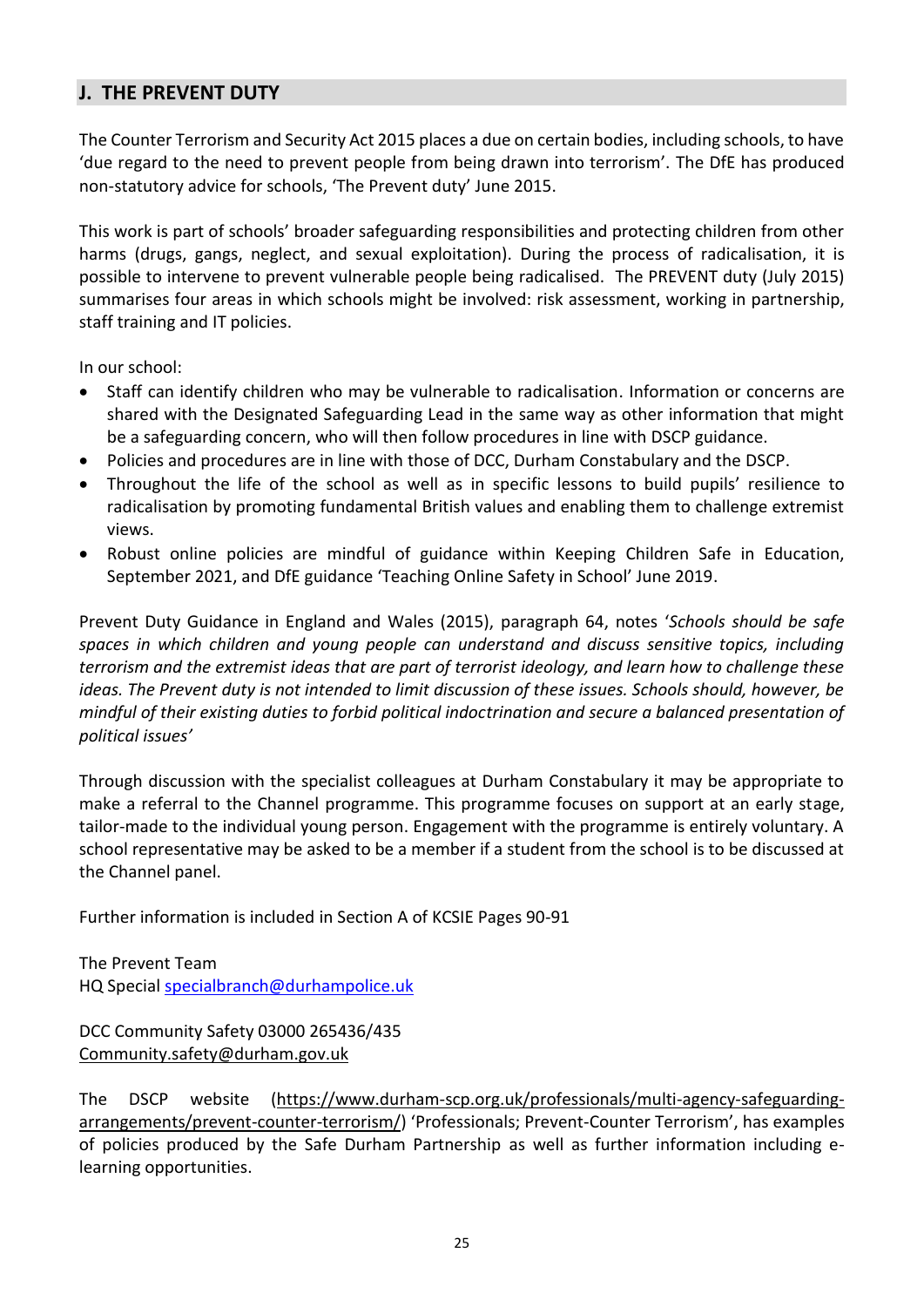# **K. CHILD SEXUAL EXPLOITATION (CSE)**

Schools must be aware of young people who could be at risk of sexual exploitation. See Keeping Children Safe in Education, September 2021 (para 36-39).

Refer also to Appendix 6 – Sharing Nudes and Semi-Nudes: Advice for Education Settings, and Appendix 8 - Sexual Harassment and Sexual Violence.

The definition of CSE makes it clear that this is where there is an imbalance of power in a relationship when the young person receives something as a result of engaging in sexual activities. There are varying degrees of coercion, intimidation or enticement that might also link to bullying, peer pressure and e-safety issues. National Serious Case Reviews highlight that sometimes these young people are perceived as 'bad' not 'sad'. Where there is a deterioration in behaviour, work, and changes to friendship patterns along with missing from home or absenting school the underlying factors need to be examined. If there is a concern that a young person may be at risk of sexual exploitation the designated lead should discuss with First Contact Service where there are specialist colleagues trained to assist in these cases.

Durham DSCP has a section of their website devoted to resources, guidance, and a risk assessment matrix that assists schools: [https://www.durham-scp.org.uk/professionals/missing-and-exploited](https://www.durham-scp.org.uk/professionals/missing-and-exploited-children/child-sexual-exploitation/)[children/child-sexual-exploitation/.](https://www.durham-scp.org.uk/professionals/missing-and-exploited-children/child-sexual-exploitation/) The multi-agency ERASE team website is available as a source of help and information for children, parents and the wider community, [http://www.eraseabuse.org/Pages/Home.aspx.](http://www.eraseabuse.org/Pages/Home.aspx)

# **L. FEMALE GENITAL MUTILATION**

#### **If there are concerns that an act of FGM has been undertaken on a girl under the age of 18, this MUST be reported to the police immediately.**

FGM comprises all procedures involving partial or total removal of the external female genitalia or other injury to the female genital organs. This is illegal in the UK (The FGM Act 2003), abusive and has varied long-lasting consequences for the young girl.

There is an FGM Helpline also on 0800 028 3550. There is also a useful website: famhelp@nspcc.org.uk

Guidance leaflets have been produced by the Home Office & the National FGM Centre:

#### [http://nationalfgmcentre.org.uk/wp-content/uploads/2019/06/FGM-Schools-Guidance-National-](http://nationalfgmcentre.org.uk/wp-content/uploads/2019/06/FGM-Schools-Guidance-National-FGM-Centre.pdf)[FGM-Centre.pdf](http://nationalfgmcentre.org.uk/wp-content/uploads/2019/06/FGM-Schools-Guidance-National-FGM-Centre.pdf) [https://www.gov.uk/government/publications/female-genital-mutilation-leaflet](http://briefing.safeguardinginschools.co.uk/lt.php?s=c08dd3322ee433f9daa71867532506b1&i=73A99A5A617)

The Home Office has also produced some free, informative, on-line training that designated leads might wish to access:

Virtual college e-learning: Recognising and Preventing FGM.

#### **M. ONLINE SAFETY**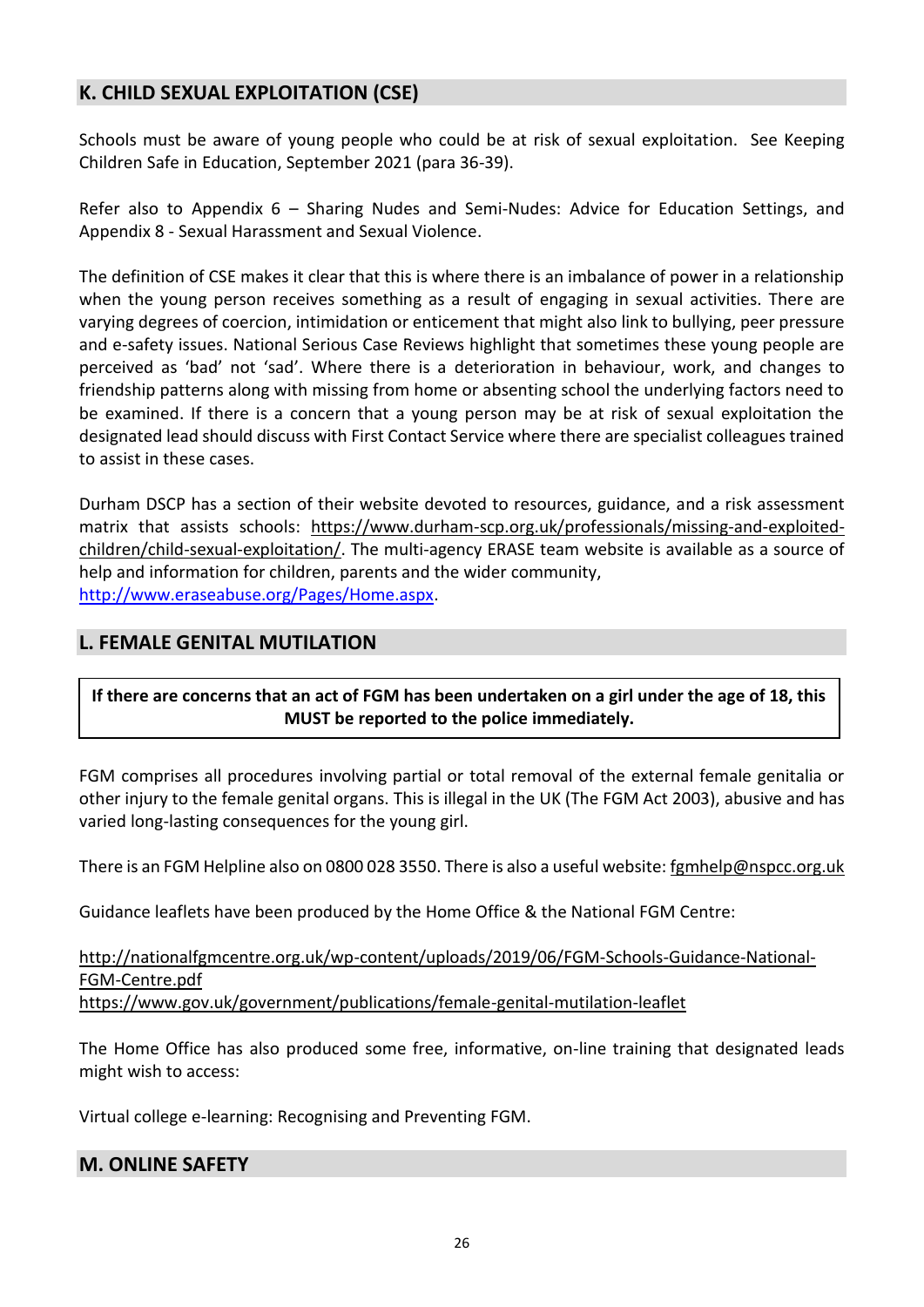This policy links to the wealth of other policies in school, and those that schools may download and customise from the following sources:

- 2019 DFE 'Teaching Online Safety in Schools'
- February 2021 Durham LA Online Safety Policy Template for Educational Settings
- School's Behaviour Policy
- School's Anti-bullying Policy

One item is referenced in the Appendices Sharing Nudes Appendix 6 - Summary of key information from:

[https://www.gov.uk/government/publications/sharing-nudes-and-semi-nudes-advice-for-education](https://www.gov.uk/government/publications/sharing-nudes-and-semi-nudes-advice-for-education-settings-working-with-children-and-young-people)[settings-working-with-children-and-young-people](https://www.gov.uk/government/publications/sharing-nudes-and-semi-nudes-advice-for-education-settings-working-with-children-and-young-people) .

There is a Professionals Online Safety Helpline 0844 381 4772

Schools are reminded that a criminal offence has been committed if a person aged 18 or over intentionally communicates with a child under 16, who the adult does not reasonably believe to be 16 or over, if the communication is sexual or if it is intended to encourage the child to make a communication which is sexual. The offence will be committed whether or not the child communicates with the adult. This is the offence of sexual communication with a child under section 67 of the Serious Crime Act 2015.

On the DSCP website in the multi-agency online Procedures Manual, part 2, Safeguarding Practice Guidance there is further information under 'E-safety: Children Exposed to Abuse through the Digital Media'

# **N. Peer on Peer Abuse (including Child on Child Sexual Violence and Sexual Harassment)**

Peer on peer abuse is taken very seriously KCSIE 2021 (Part 1 Para 49 and Section 5: "Child on child sexual violence and sexual harassment") and our staff are aware that children are capable of abusing their peers, and that this can happen both in and out of school, online and offline.

Refer also to Appendix 6 – Sharing Nudes and Semi-Nudes: Advice for Education Settings, and Appendix 8 - Sexual Harassment and Sexual Violence.

Education settings are an important part of the inter-agency framework not only in terms of evaluating and referring concerns to Children's Services and the Police, but also in the assessment and management of risk that the child or young person may pose to themselves and others in the education setting.

All staff are supported to understand, that, even if there are no reports in our school, it does not mean it is not happening, it may be the case that it is just not being reported. As such, it is important if staff have any concerns regarding peer-on-peer abuse or sexual harassment, they should speak to the designated safeguarding lead (or deputy).

If one child or young person causes harm to another, this should not necessarily be dealt with as abuse. When considering whether behaviour is abusive, it is important to consider:

- Whether there is a large difference in power (for example age, size, ability, development) between the young people concerned; or
- Whether the alleged perpetrator has repeatedly tried to harm one or more other children; or
- Whether there are concerns about the intention of the alleged perpetrator.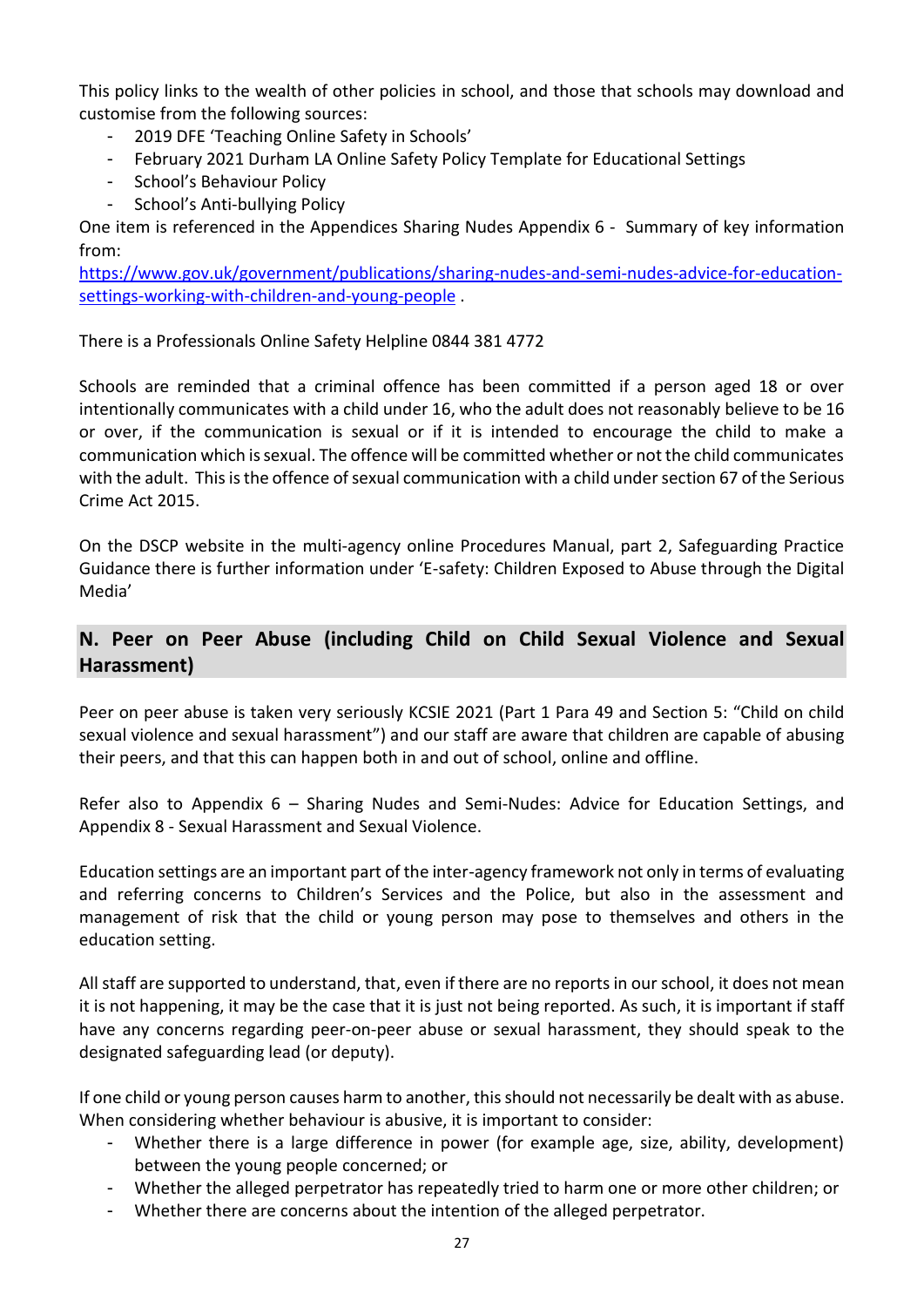In this school, all staff understand the importance of challenging inappropriate behaviours between peers, many of which are listed below, that are actually abusive in nature. Downplaying certain behaviours, for example dismissing sexual harassment as "just banter", "just having a laugh", "part of growing up" or "boys being boys" can lead to a culture of unacceptable behaviours, an unsafe environment for children and in worst case scenarios a culture that normalises abuse, leading to children accepting it as normal and not coming forward to report it.

Peer on peer abuse may take different forms:

- bullying (including cyberbullying, prejudice-based and discriminatory bullying).
- abuse in intimate personal relationships between peers.
- physical abuse such as hitting, kicking, shaking, biting, hair pulling, or otherwise causing physical harm (this may include an online element which facilitates, threatens and/or encourages physical abuse).
- sexual violence, such as rape, assault by penetration and sexual assault; (this may include an online element which facilitates, threatens and/or encourages sexual violence).
- sexual harassment, such as sexual comments, remarks, jokes and online sexual harassment, which may be standalone or part of a broader pattern of abuse.
- causing someone to engage in sexual activity without consent, such as forcing someone to strip, touch themselves sexually, or to engage in sexual activity with a third party.
- consensual and non-consensual sharing of nudes and semi nude images and or videos (also known as sexting or youth produced sexual imagery).
- upskirting, which typically involves taking a picture under a person's clothing without their permission, with the intention of viewing their genitals or buttocks to obtain sexual gratification, or cause the victim humiliation, distress or alarm.
- initiation/hazing type violence and rituals (this could include activities involving harassment, abuse or humiliation used as a way of initiating a person into a group and may also include an online element).

To support this agenda, the following steps are taken in school to minimise these risks. The school:

- will provide a developmentally appropriate Relationships, Sex and Health Education curriculum which develops students understanding of acceptable behaviour and keeping themselves safe and is in line with DfE guidance from September 2020.
- will ensure that all reports of alleged abuse or sexual harassment will be acted upon in line with Section 5 of Keeping Children Safe in Education 2021 Part 5.
- will reassure all victims that they are being taken seriously and that they will be supported and kept safe. A victim should never be given the impression that they are creating a problem by reporting sexual violence or sexual harassment. Nor should a victim ever be made to feel ashamed for making a report.
- where a report of rape, assault by penetration or sexual assault is made, the starting point is that this will be passed on to the police.
- will have robust risk assessments in place where appropriate and in line with Section 5 of Keeping Children Safe in Education Part 5.
- have relevant policies in place (e.g., behaviour policy, anti-bullying policy).

Victims, alleged perpetrators and any other child affected by peer-on-peer abuse and/or sexual harassment will be supported by a nominated, appropriate member of staff.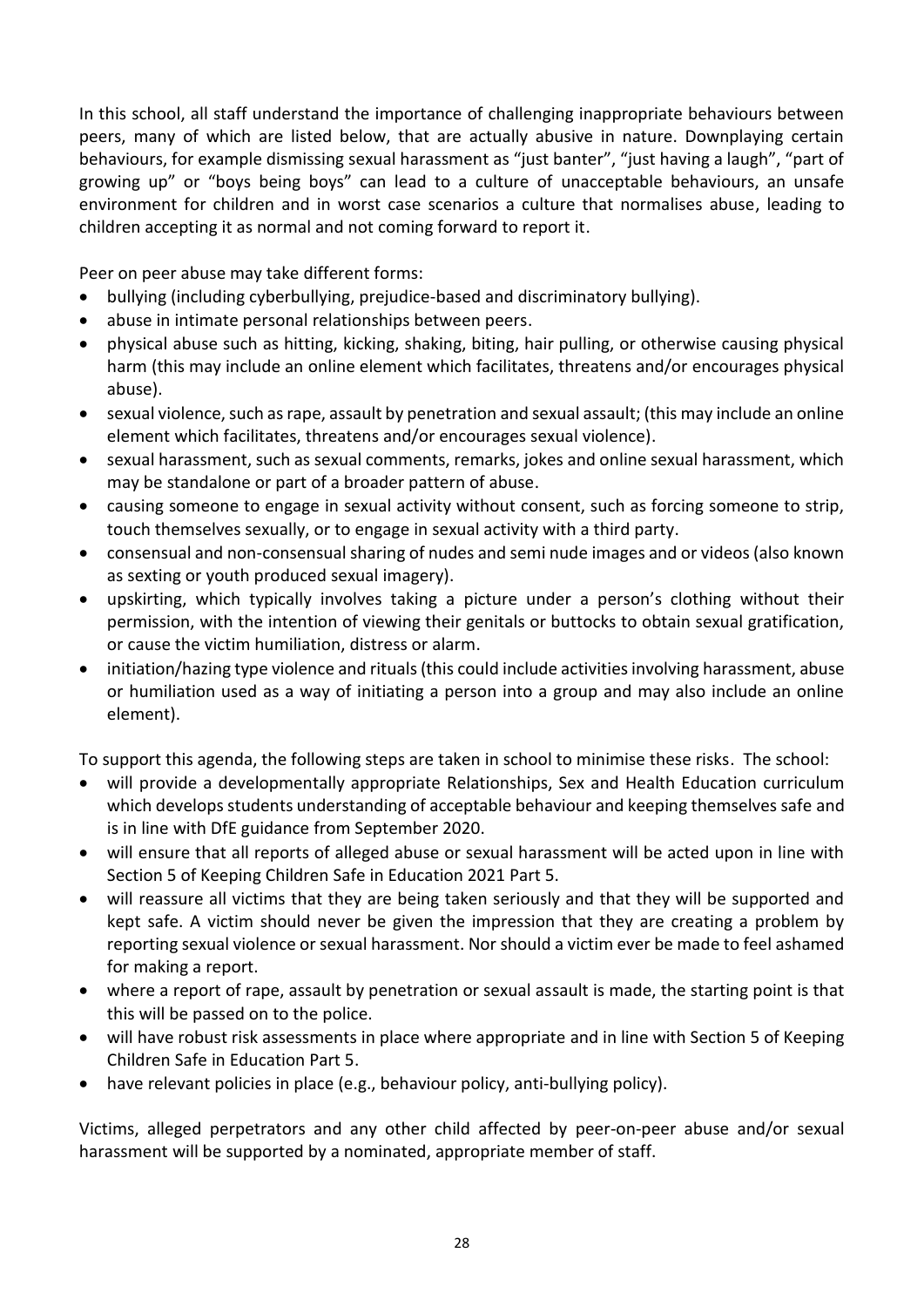# **O. CHILD CRIMINAL EXPLOITATION (CCE) INCLUDING COUNTY LINES**

#### (KCSIE Sept 2021 Paras 33-35 & Annex B)

We will ensure that all staff are aware of the indicators that may signal that children are at risk from or involved with CCE.

CCE is where an individual or group takes advantage of an imbalance of power to coerce, control, manipulate or deceive a child into any criminal activity:

- in exchange for something the victim needs or wants
- for the financial or other advantage of the perpetrator or facilitator
- through violence or the threat of violence. The victim may have been criminally exploited even if the activity appears consensual. CCE does not always involve physical contact; it can also occur through the use of technology. It can be linked to serious violence.

Some of the following can be indicators of CCE:

- children who appear with unexplained gifts or new possessions
- children who associate with other young people involved in exploitation
- children who suffer from changes in emotional well-being
- children who misuse drugs and alcohol
- children who go missing for periods of time or regularly come home late
- children who regularly miss school or education or do not take part in education

Please see the home office 'Preventing Youth Violence and Gang Involvement' and 'Criminal Exploitation of Children and Vulnerable Adults: County Lines').

[https://assets.publishing.service.gov.uk/government/uploads/system/uploads/attachment\\_data/file](https://assets.publishing.service.gov.uk/government/uploads/system/uploads/attachment_data/file/418131/Preventing_youth_violence_and_gang_involvement_v3_March2015.pdf) /418131/Preventing youth violence and gang involvement v3 March2015.pdf

Also relevant is the 'Criminal Exploitation of Children and Young Adults: County Lines Guidance': [https://www.gov.uk/government/publications/criminal-exploitation-of-children-and-vulnerable](https://www.gov.uk/government/publications/criminal-exploitation-of-children-and-vulnerable-adults-county-lines)[adults-county-lines](https://www.gov.uk/government/publications/criminal-exploitation-of-children-and-vulnerable-adults-county-lines)

# **P. SERIOUS VIOLENCE**

Keeping Children Safe in Education, September 2021 (para 51 & 52)

We will ensure that all staff are aware of the indicators that may signal that children are at risk from, or involved with, serious violent crime.

Indicators may include:

- Unexplained gifts/new possessions these can indicate children have been approached by/involved with individuals associated with criminal networks/gangs
- Increased absence from school
- Change in friendship/relationships with others/groups
- Significant decline in performance
- Signs of self-harm/significant change in wellbeing
- Signs of assault/unexplained injuries

Staff will also be made aware of the associated risks and understand the measures in place to manage them.